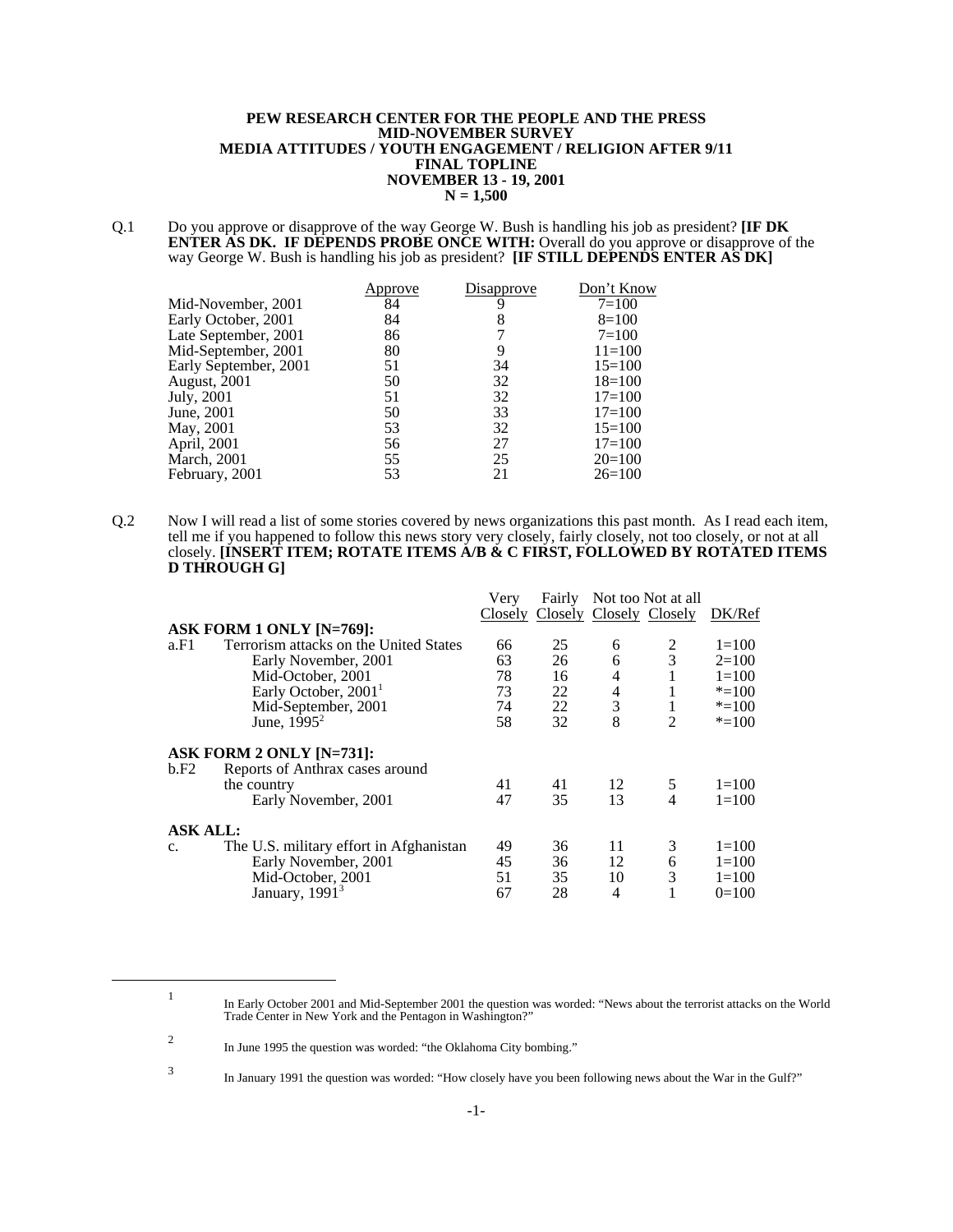|                                                                                          | Very<br>Closely | Fairly |    | Not too Not at all<br>Closely Closely Closely | DK/Ref    |
|------------------------------------------------------------------------------------------|-----------------|--------|----|-----------------------------------------------|-----------|
| d.<br>The capture of Kabul by Afghan<br>opponents of the Taliban                         | 36              | 33     | 18 | 12                                            | $1 = 100$ |
| Reports about the condition of<br>e.                                                     |                 |        |    |                                               |           |
| the U.S. economy                                                                         | 41              | 36     | 15 | 7                                             | $1 = 100$ |
| June, 2001                                                                               | 24              | 41     | 18 | 16                                            | $1 = 100$ |
| May, 2001                                                                                | 34              | 36     | 15 | 15                                            | $0=100$   |
| April, 2001                                                                              | 36              | 34     | 16 | 13                                            | $1 = 100$ |
| February, 2001                                                                           | 30              | 39     | 18 | 12                                            | $1 = 100$ |
| January, 2001                                                                            | 32              | 38     | 17 | 11                                            | $2=100$   |
| June, 1995                                                                               | 26              | 41     | 22 | 11                                            | $* = 100$ |
| March, 1995                                                                              | 27              | 45     | 19 | 9                                             | $* = 100$ |
| February, 1995                                                                           | 23              | 41     | 22 | 13                                            | $1 = 100$ |
| December, 1994                                                                           | 28              | 43     | 20 | 9                                             | $* = 100$ |
| October, 1994                                                                            | 27              | 40     | 20 | 12                                            | $1 = 100$ |
| June, 1994                                                                               | 25              | 42     | 23 | 10                                            | $* = 100$ |
| May, 1994                                                                                | 33              | 40     | 16 | 10                                            | $1 = 100$ |
| January, 1994                                                                            | 34              | 39     | 16 | 10                                            | $1 = 100$ |
| Early January, 1994                                                                      | 36              | 44     | 13 | $\tau$                                        | $* = 100$ |
| December, 1993                                                                           | 35              | 41     | 15 | 8                                             | $1 = 100$ |
| October, 1993                                                                            | 33              | 38     | 20 | 9                                             | $* = 100$ |
| September, 1993                                                                          | 37              | 40     | 14 | 8                                             | $1 = 100$ |
| Early September, 1993                                                                    | 39              | 39     | 14 | 9                                             | $* = 100$ |
| August, 1993                                                                             | 41              | 36     | 14 | 9                                             | $* = 100$ |
| May, 1993                                                                                | 37              | 38     | 18 | 6                                             | $1 = 100$ |
| February, 1993                                                                           | 49              | 36     | 10 | 5                                             | $* = 100$ |
| January, 1993                                                                            | 42              | 39     | 12 | $\overline{7}$                                | $* = 100$ |
| September, 1992                                                                          | 43              | 37     | 13 | 6                                             | $* = 100$ |
| May, 1992                                                                                | 39              | 39     | 15 | 6                                             | $1 = 100$ |
| March, 1992                                                                              | 47              | 38     | 11 | $\overline{4}$                                | $* = 100$ |
| February, 1992                                                                           | 47              | 37     | 10 | 6                                             | $* = 100$ |
| January, 1992                                                                            | 44              | 40     | 11 | 5                                             | $* = 100$ |
| October, 1991                                                                            | 36              | 38     | 16 | 9                                             | $1 = 100$ |
| f.<br>The debate in Washington over whether<br>airport security personnel should be      |                 |        |    |                                               |           |
| federal employees or not                                                                 | 31              | 32     | 22 | 14                                            | $1 = 100$ |
| The recent crash of an American Airlines<br>g.<br>plane near Kennedy Airport in New York | 48              | 34     | 13 | $\overline{4}$                                | $1 = 100$ |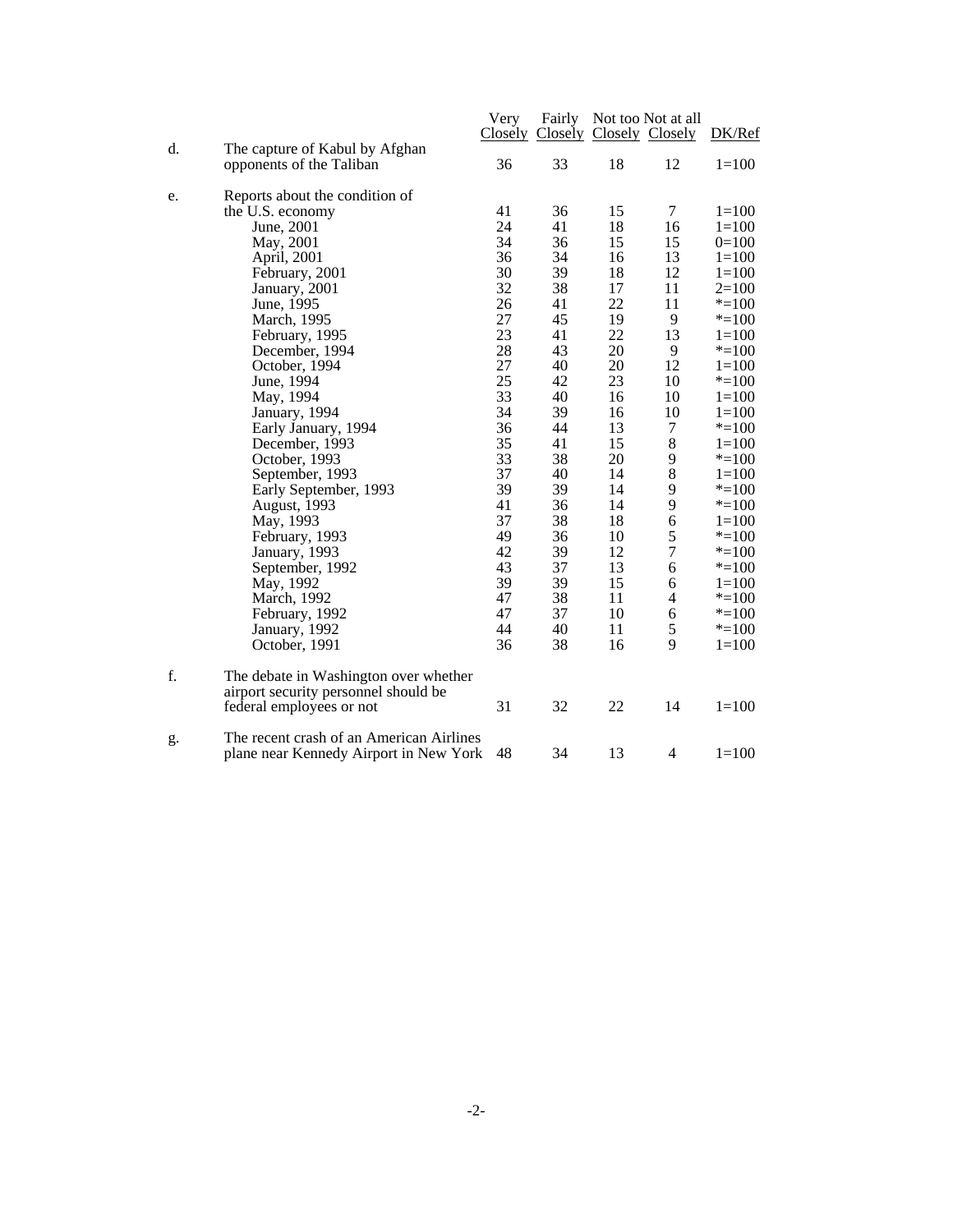Q.3 How have you been getting most of your news about terrorist attacks and the war on terrorism? From television, from newspapers, from radio, from magazines, or from the Internet? **[ACCEPT TWO ANSWERS: IF ONLY ONE RESPONSE IS GIVEN, PROBE FOR ADDITIONAL RESPONSE]**

# **IF RESPONDENT ANSWERED '1' TELEVISION AS EITHER 1ST OR 2ND RESPONSE IN Q.3:**<br>Q.3a Do you get most of your news about terrorist attacks and the war on terrorism from network TV n

Do you get most of your news about terrorist attacks and the war on terrorism from network TV news, from local TV news, or from cable news networks such as CNN, MSNBC, and the Fox News Channel? **[ACCEPT TWO ANSWERS BUT DO NOT PROBE]**

|    |                               |          | Mid- Early |                |                |                |               |      |      |        |      |
|----|-------------------------------|----------|------------|----------------|----------------|----------------|---------------|------|------|--------|------|
|    |                               | Sept     | Sept       | Feb            | Oct            | Jan            | Jan           | Sept | Jan  | Sept   | Jan  |
|    |                               | $2001^4$ | 2001       | 2001           | 1999           | 1999           | 1996          | 1995 | 1994 | 1993   | 1993 |
| 85 | Television                    | 90       | 74         | 76             | 80             | 82             | 88            | 82   | 83   | 83     | 83   |
|    | Network TV news<br>17         | 30       | 20         | 20             | 22             | --             |               |      |      | --     | 39   |
|    | Local TV news<br>18           |          | 26         | 25             | 31             |                |               |      |      |        | 30   |
|    | Cable news <sup>5</sup><br>53 | 45       | 34         | 35             | 35             |                |               |      |      |        | 38   |
|    | Other                         | っ        |            |                | 2              |                |               |      |      |        | ∍    |
|    | Don't know                    |          | ∗          |                | *              |                |               |      |      |        |      |
| 34 | Newspapers                    | 11       | 45         | 40             | 48             | 42             | 61            | 63   | 51   | 60     | 52   |
| 19 | Radio                         | 14       | 18         | 16             | 19             | 18             | 25            | 20   | 15   | 17     |      |
|    | Magazines                     | $\ast$   | 6          | $\overline{4}$ | 5              | 4              | 8             | 10   | 10   | 9      |      |
| 13 | Internet <sup>6</sup>         |          | 13         | 10             | 11             | 6              | --            |      |      |        |      |
|    | Other (VOL)                   |          |            | $\mathcal{D}$  | $\overline{2}$ | $\overline{2}$ | $\mathcal{L}$ |      |      | 3      |      |
| ∗  | Don't know/Refused            |          | ∗          |                | *              | *              | *             |      |      | $\ast$ |      |

Q.4 Now I'd like to ask you about some other ways in which you might be getting news about terrorist attacks and the war on terrorism. For each item that I read, please tell me how often, if ever, you LEARN SOMETHING about terrorist attacks or the war on terrorism from this source. (First), how often, if ever, do you learn something about terrorist attacks or the war on terrorism from **[INSERT ITEM, ROTATE ITEMS a. THRU c. WITH ITEM d. ALWAYS LAST]** – regularly, sometimes, hardly ever, or never?<sup>7</sup>

| a.             | Talk radio shows<br>January, 2000<br>April, 1996                                              | Regularly<br>19<br>15<br>12 | Sometimes<br>25<br>29<br>25 | <b>Hardly Ever</b><br>20<br>19<br>24 | Never<br>36<br>31<br>39 | DK/Refused<br>$* = 100$<br>$6=100$<br>$* = 100$ |
|----------------|-----------------------------------------------------------------------------------------------|-----------------------------|-----------------------------|--------------------------------------|-------------------------|-------------------------------------------------|
| b.             | Late night TV shows such as<br>David Letterman and Jay Leno<br>January, 2000<br>April, 1996   | 6<br>9<br>6                 | 11<br>19<br>19              | 20<br>18<br>19                       | 63<br>45<br>56          | $* = 100$<br>$9=100$<br>$0=100$                 |
| $\mathbf{c}$ . | Religious radio or TV shows,<br>such as "Focus on the Family"<br>January, 2000<br>April, 1996 | 11<br>6                     | 13<br>12<br>12              | 17<br>14<br>15                       | 59<br>59<br>67          | $* = 100$<br>$8=100$<br>$* = 100$               |
| d.             | The Internet<br>January, 2000                                                                 | 17<br>9                     | 18<br>15                    | 10<br>9                              | 55<br>57                | $* = 100$<br>$10=100$                           |

<sup>4</sup> In Mid-September 2001 the question was worded "the terrorist attacks." From January 1993 to Early September 2001 the question was worded "national and international issues." In September 1995, question wording did not include "international."

<sup>5</sup> Beginning in October 1999, "cable news networks such as CNN and MSNBC" was substituted for "CNN."

<sup>6</sup> Beginning in February 2001, "Internet" was substituted for "computer online sources."

In January 2000 and April 1996 the question was worded: "...getting news about the presidential campaign." And item "c" was "Religious radio shows, such as "Focus on the Family"."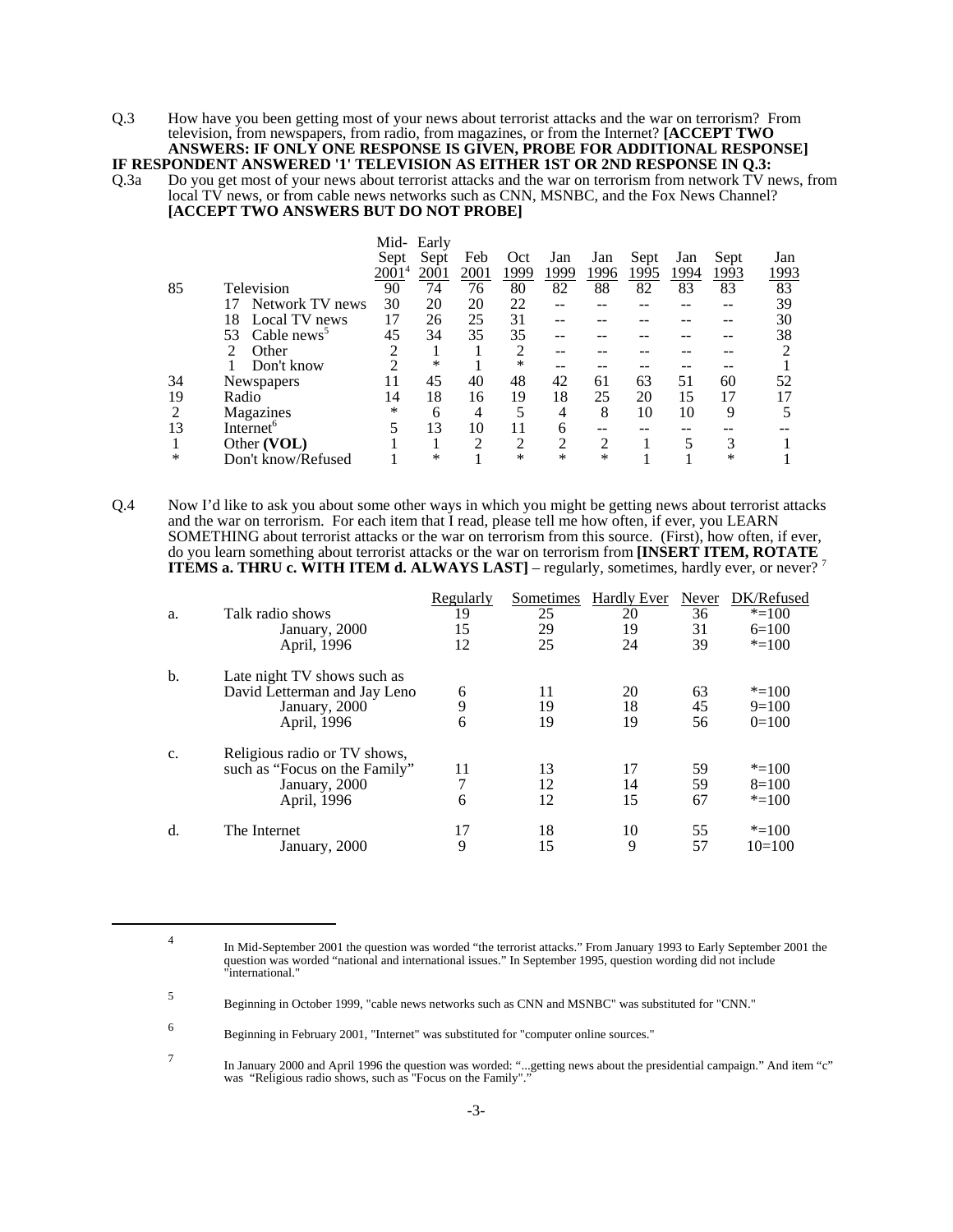Q.5 In general, how would you rate the job the press has done in covering the terrorist attacks and the war against terrorism? **[READ]**<sup>8</sup>

|    |                    | Mid-Oct     | Early Oct | Mid-Sept | <b>GULF WAR</b> |
|----|--------------------|-------------|-----------|----------|-----------------|
|    |                    | <u>2001</u> | 2001      | 2001     | Jan 1991        |
| 30 | Excellent          | 32          | 48        | 56       | 36              |
| 47 | Good               |             |           | 33       | 42              |
| 16 | Only fair          |             |           |          |                 |
|    | Poor               |             |           |          |                 |
|    | Don't know/Refused |             |           |          |                 |
|    |                    | 00          |           |          |                 |

### On another topic…

## **ASK FORM 1 ONLY [N=769]:**

Q.6F1 Do you favor or oppose taking military action, including the use of ground troops, to retaliate against whoever is responsible for the terrorist attacks?

|     |                    | Mid-Sept |
|-----|--------------------|----------|
|     |                    | 2001     |
| 85  | Favor              |          |
| 8   | Oppose             | x        |
|     | Don't Know/Refused | 10       |
| 100 |                    | 100      |

## **ASK FORM 2 ONLY [N=731]:**

Q.7F2 Do you favor or oppose taking military action, including the use of ground troops, to retaliate against whoever is responsible for the terrorist attacks, even if it means that U.S. armed forces might suffer thousands of casualties?

|     |                    | Mid-Sept |
|-----|--------------------|----------|
|     |                    | 2001     |
| 77  | Favor              | 77       |
| 14  | Oppose             | g        |
|     | Don't Know/Refused | 14       |
| 100 |                    | 100      |

## **ASK ALL:**

Q.8 I'd like to read you a couple of statements. Please tell me if you strongly agree, agree, disagree or strongly disagree with each.

|    |                                                                                    | Strongly<br>Agree | Agree | Disagree | Strongly<br>Disagree | DK/<br>Ref |
|----|------------------------------------------------------------------------------------|-------------------|-------|----------|----------------------|------------|
| a. | I am now more generally interested in<br>the news than I was before the terrorist  |                   |       |          |                      |            |
|    | attacks                                                                            | 26                | 40    | 28       |                      | $1 = 100$  |
|    | <b>GULF WAR: March, 1991</b>                                                       | 15                | 34    | 42       |                      | $2=100$    |
| b. | I find it hard to get interested in news<br>stories that don't deal with terrorism |                   |       |          |                      |            |
|    | in some way                                                                        | 4                 | 14    | 60       | 20                   | $2=100$    |
|    | <b>GULF WAR: March, 1991</b>                                                       | 3                 | 20    | 60       | 14                   | $3=100$    |

<sup>&</sup>lt;sup>8</sup> In Early October 2001 and Mid-September 2001 the question was worded, "In general, how would you rate the job the press has done in covering the terrorist attacks on the World Trade Center and the Pentagon?" In January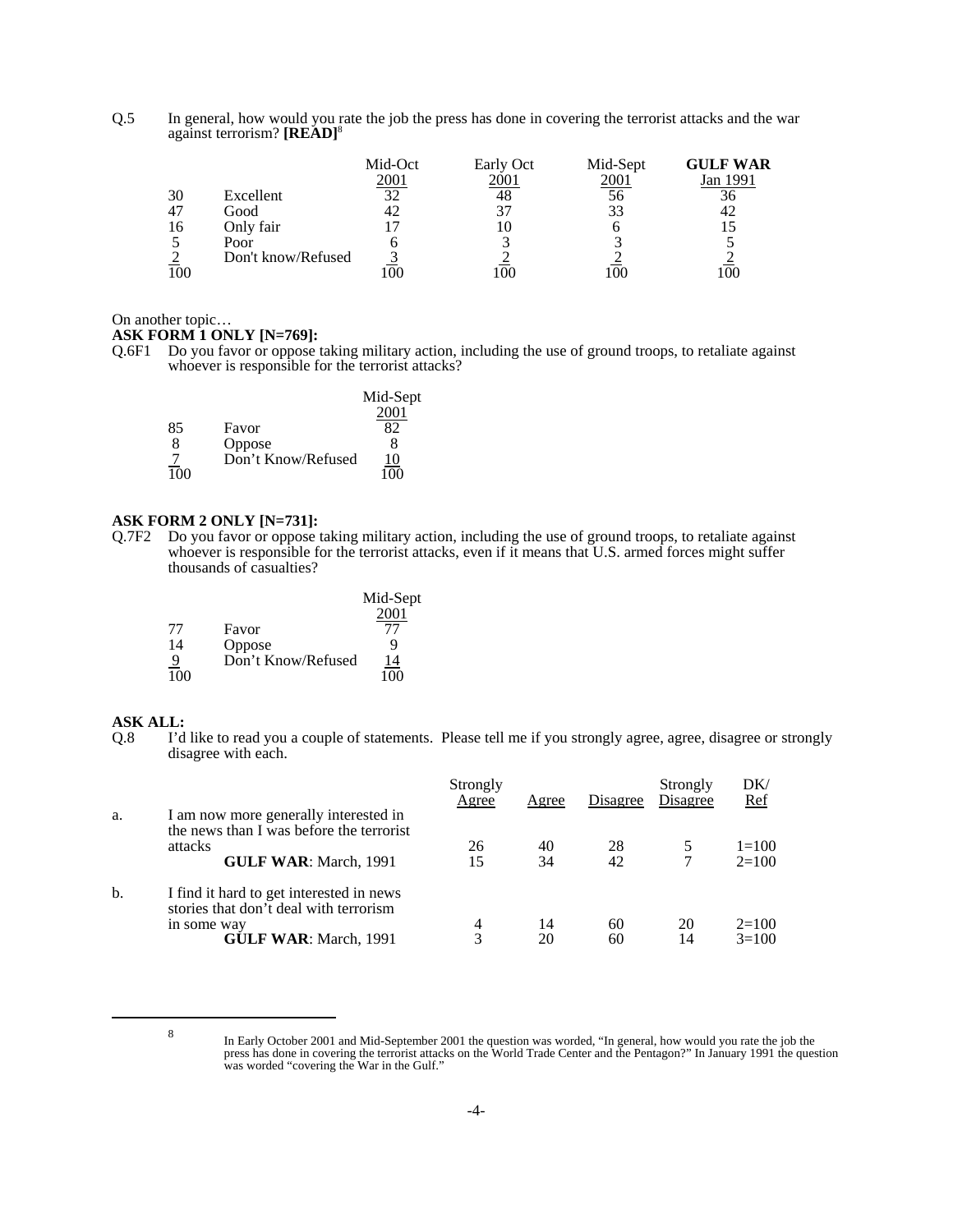Thinking more generally about the news media,<br>Q.9 Which of the following two statements

Which of the following two statements about the news media do you agree with more...**[READ]** 

|            |                                                          | Early | Early |      |      |                |      |
|------------|----------------------------------------------------------|-------|-------|------|------|----------------|------|
|            |                                                          | Sept  | Feb   | Jan  |      | Feb March July |      |
|            |                                                          | 2001  | 1998  | 1998 | 1997 | 1995           | 1994 |
| 35         | The news media helps society to solve its problems<br>OR | 31    | 29    | 31   | 36   | 33             | 25   |
|            | The news media gets in the way of society solving        |       |       |      |      |                |      |
| 51         | its problems                                             | 58    | 65    | 63   | 54   |                |      |
| <u> 14</u> | Don't know/Refused                                       |       | O     | O    | 10   | 10             |      |
| 100        |                                                          | 100   |       | 100  |      | 100            | 100  |

### **ASK FORM 1 ONLY [N=769]:**

Q.10F1 Some people think that by criticizing leaders, news organizations keep political leaders from doing their job. Others think that such criticism is worth it because it keeps political leaders from doing things that should not be done. Which position is closer to your opinion?

|           |                                           | Early |      | Early |      |      | Late Early |                |      |      |
|-----------|-------------------------------------------|-------|------|-------|------|------|------------|----------------|------|------|
|           |                                           | Sept  | Feb  | Feb   | Feb  | Jan  | Jan        | Aug            | Dec  | June |
|           |                                           | 2001  | 1999 | 1998  | 1997 | 1994 | 1994       | 1989           | 1986 | 1985 |
|           | Criticism by the press keeps              |       |      |       |      |      |            |                |      |      |
| 32        | political leaders from doing their job 25 |       | 31   | 39    | 32   | 24   | 18         |                |      |      |
|           | Criticism keeps leaders from doing        |       |      |       |      |      |            |                |      |      |
| 54        | things that shouldn't be done             | 60    | 58   | 55    | 56.  | 66   | 69         | 68             | 60   | 67   |
| <u>14</u> | Don't know/Refused                        |       |      | O     |      | 10   |            |                | 14   | 16   |
| 100       |                                           | 100   | 100  | 100   | 100  | 100  | 100        | 0 <sup>0</sup> | 100  | 100  |

## **ASK FORM 2 ONLY [N=731]:**

Q.11F2 Some people think that by criticizing the military, news organizations weaken the country's defenses. Others think that such criticism helps keep our nation militarily prepared. Which position is closer to your opinion?

|           |                       | March | Aug  | Dec  | July |
|-----------|-----------------------|-------|------|------|------|
|           |                       | 1991  | 1989 | 1986 | 1985 |
| 37        | Weakens defenses      | 28    | 33   |      | 31   |
| 49        | Keeps nation prepared | 59    | 56   |      | 51   |
| <u>14</u> | Don't know/Refused    |       |      |      |      |
| 100       |                       | ഥ വ   | ۱M   |      | 100  |

#### **ASK ALL:**

Q.12 In general, do you think news organizations get the facts straight, or do you think that their stories and reports are often inaccurate?

|     |                          | Early |      | Early | Early |      |      |      |      |      |      |      |
|-----|--------------------------|-------|------|-------|-------|------|------|------|------|------|------|------|
|     |                          | Sept  | Feb  | Aug   | Feb   | Feb  | Jan  | Aug  | Aug  | May  | Jan  | July |
|     |                          | 2001  | 1999 | 1998  | 1998  | 1997 | 1992 | 1989 | 1988 | 1988 | 1988 | 1985 |
| 46  | Get the facts straight   | 35    | 37   | 33    | 34    | 37   | 49   | 54   | 40   | 48   | 44   |      |
| 45  | Stories often inaccurate | 57    | 58   | 58    | 63    | 56   | 44   | 44   | 50   | 43   | 48   | 34   |
| 9   | Don't know/Refused       |       |      |       |       |      |      |      | 10   |      |      |      |
| 100 |                          | 00    | 00   | 100   | 100   | 00   | 100  | 100  | 100  | 00   |      | 100  |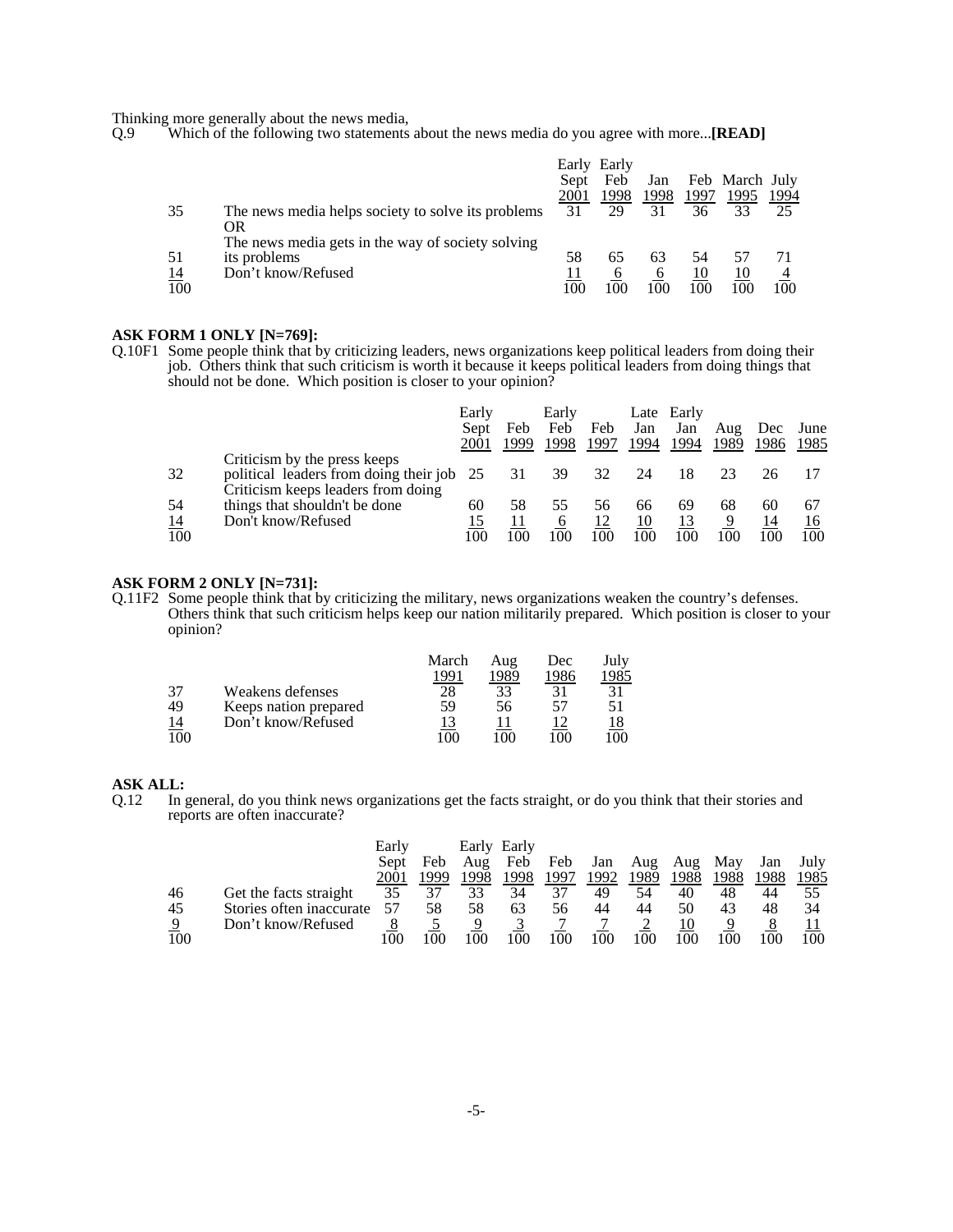| 0.13 | I'm going to read you some pairs of opposite phrases. After I read each pair, tell me which ONE phrase   |       |
|------|----------------------------------------------------------------------------------------------------------|-------|
|      | you feel better describes news organizations generally. If you think that NEITHER phrase applies, please |       |
|      | say so. [ROTATE ITEMS NOTE FORM SPLIT]                                                                   |       |
|      |                                                                                                          | Early |

|                          |                                                                  |                                                                                                                                                              | <b>Larry</b><br>Sept                                           | Feb                                                                  | Jan                                                                  | July                                                                                    | July                                                    |                                                                 |
|--------------------------|------------------------------------------------------------------|--------------------------------------------------------------------------------------------------------------------------------------------------------------|----------------------------------------------------------------|----------------------------------------------------------------------|----------------------------------------------------------------------|-----------------------------------------------------------------------------------------|---------------------------------------------------------|-----------------------------------------------------------------|
| aF1.                     | 47<br>38<br>11<br>$\frac{4}{100}$                                | ASK FORM 1 ONLY [N=769]:<br>Care about the people they report on, OR<br>Don't care about the people they report on?<br>Neither applies<br>Don't know/Refused | <u>2001</u><br>23<br>64<br>10<br>$\overline{3}$<br>100         | <u> 1999</u><br>21<br>67<br>9<br>$\overline{3}$<br>100               | 1987<br>41<br>45<br>9<br>$\overline{5}$<br>100                       | <u>1986</u><br>$\overline{a}$<br>--<br>$\mathrel{{-}\mathrel{{-}}\mathrel{{-}}}$<br>$-$ | <u> 1985</u><br>35<br>48<br>10<br>$\overline{1}$<br>100 |                                                                 |
| bF1.                     | 35<br>52<br>$\overline{9}$<br>$\overline{4}$<br>$\overline{100}$ | Willing to admit their mistakes, OR<br>Try to cover up their mistakes?<br>Neither applies<br>Don't know/Refused                                              | 24<br>67<br>$\sqrt{5}$<br>$\overline{4}$<br>100                | 26<br>66<br>6<br>$\overline{2}$<br>100                               | --                                                                   | $-$<br>--<br>--<br>-                                                                    | 34<br>55<br>$\overline{4}$<br>$\overline{7}$<br>100     |                                                                 |
| $cF1$ .                  | 53<br>23<br>17<br>$\overline{7}$<br>100                          | Moral, OR<br>Immoral?<br>Neither applies<br>Don't know/Refused                                                                                               | 40<br>34<br>20<br>6<br>100                                     | 40<br>38<br>16<br><u>6</u><br>100                                    | --<br>--<br>--<br>--                                                 | $-$<br>$-$<br>--<br>--                                                                  | 54<br>13<br>20<br><u>13</u><br>100                      |                                                                 |
| <b>NO ITEM d</b><br>eF1. | 60<br>19<br>14<br>$\overline{7}$<br>100                          | Protect democracy, OR<br>Hurt democracy?<br>Neither applies<br>Don't know/Refused                                                                            | Early<br>Sept<br>2001<br>46<br>32<br>15<br>$\frac{7}{100}$     | Feb<br><u>1999</u><br>$\overline{45}$<br>38<br>13<br>$\frac{4}{100}$ | Aug<br><u>1989</u><br>$\overline{55}$<br>19<br>20<br>$\frac{6}{100}$ | Jan<br>1987<br>$\overline{52}$<br>27<br>13<br>8<br>100                                  | July<br>1986<br>58<br>18<br>17<br>$\overline{1}$<br>100 | July<br>1985<br>$\overline{54}$<br>23<br>13<br>$\frac{10}{100}$ |
| fF <sub>2</sub> .        | 78<br>14<br>6<br>$\frac{2}{100}$                                 | ASK FORM 2 ONLY [N=731]:<br>Care about how good a job they do, OR<br>Don't care about how good a job they do?<br>Neither applies<br>Don't know/Refused       | Early<br>Sept<br>2001<br>69<br>22<br>$\tau$<br>$\frac{2}{100}$ | Feb<br>1999<br>69<br>22<br>6<br>$\overline{3}$<br>100                | Jan<br>1987<br>ш.,<br>--<br>$-$                                      | July<br>1986<br>77<br>16<br>5<br>$\overline{2}$<br>100                                  | July<br>1985<br>79<br>11<br>$\overline{4}$<br>6<br>100  |                                                                 |
| $gF2$ .                  | 73<br>12<br>12<br>$\frac{3}{100}$                                | Highly professional, OR<br>Not professional?<br>Neither applies<br>Don't know/Refused                                                                        | 54<br>27<br>15<br>4<br>100                                     | 52<br>32<br>13<br>$\overline{3}$<br>100                              | $-$<br>--<br>--<br>$-$                                               | 71<br>13<br>12<br>$\overline{4}$<br>100                                                 | 72<br>11<br>9<br>$\frac{8}{2}$<br>100                   |                                                                 |
| hF2                      | 69<br>17<br>$10\,$<br>$\frac{4}{100}$                            | Stand up for America, OR<br>Too critical of America?<br>Neither applies<br>Don't know/Refused                                                                | 43<br>36<br>16<br>5<br>100                                     | 41<br>42<br>13<br>4<br>100                                           | 53<br>35<br>$\,8$<br>4<br>100                                        | 53<br>28<br>15<br>$\overline{4}$<br>100                                                 | 52<br>30<br>$10\,$<br>$\frac{8}{100}$                   |                                                                 |
| iF2.                     | 47<br>35<br>11<br>$\frac{7}{100}$                                | Politically biased in their reporting, OR<br>Careful that their reporting is NOT politically biased?<br>Neither applies<br>Don't know/Refused                | 59<br>26<br>$8\phantom{.0}$<br>$\overline{7}$<br>100           | 56<br>31<br>8<br>$\overline{5}$<br>100                               | 47<br>39<br>7<br>$\frac{7}{100}$                                     | 42<br>41<br>9<br>8<br>100                                                               | 45<br>36<br>7<br>$\frac{12}{100}$                       |                                                                 |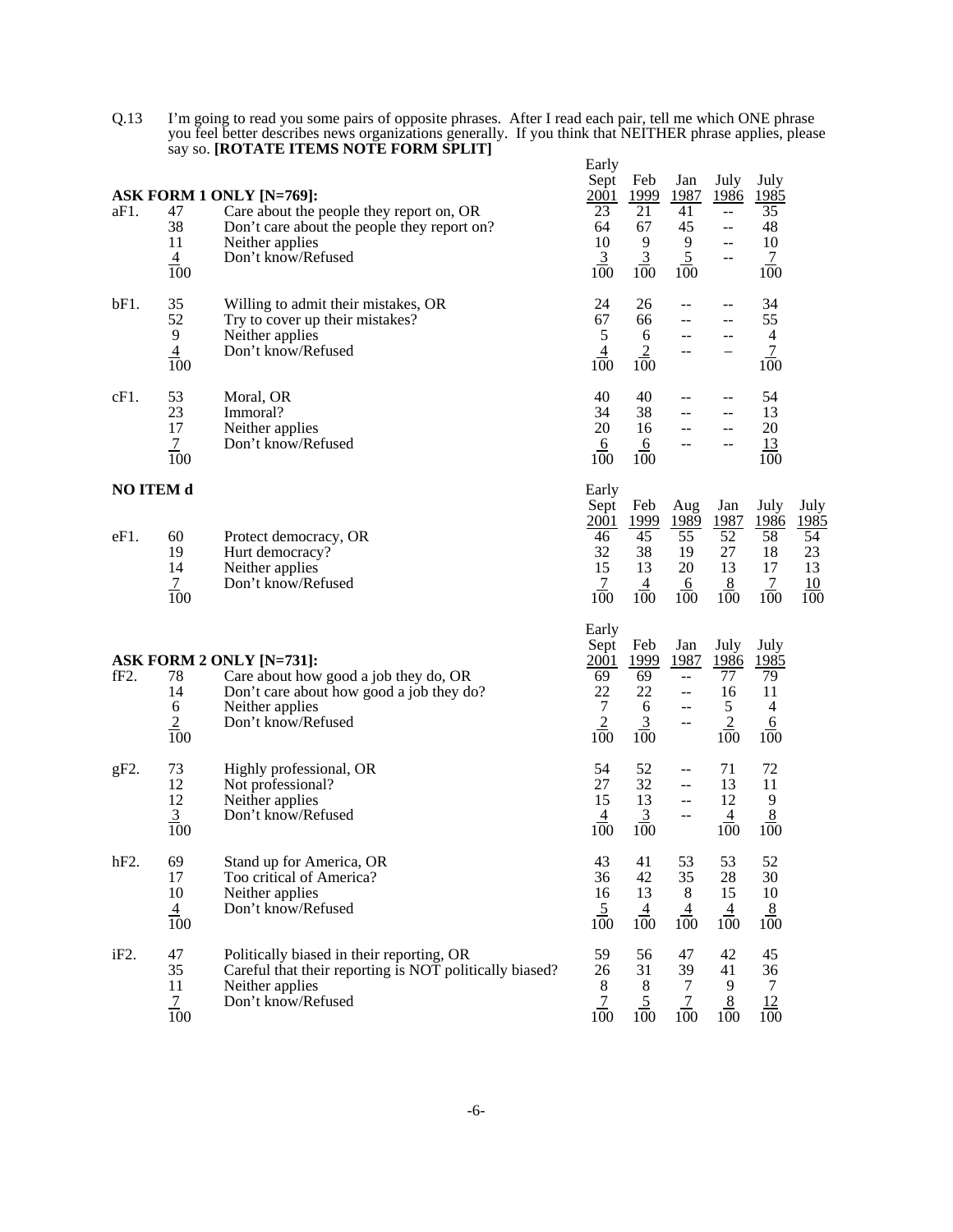On a different subject…

C.1 Some people say they are basically content with the federal government, others say they are frustrated, and others say they are angry. Which of these best describes how you feel?

|    |                          | June 2000 | <b>Feb 2000</b> |    |
|----|--------------------------|-----------|-----------------|----|
| 53 | <b>Basically content</b> |           |                 |    |
| 34 | Frustrated               |           |                 | эb |
|    | Angry                    |           |                 |    |
|    | Don't know/Refused       |           |                 |    |
|    |                          |           |                 |    |

C.2 Now I'm going to read you a few statements that will help us understand how you feel about a number of things. For each one, please tell me if you completely agree, mostly agree, mostly DISagree or completely disagree. The first one is… **[INSTERT ITEM, ROTATE]**

|       |                                                     | Completely Mostly<br><u>Agree</u>          | Agree | <b>Disagree</b> | Mostly Completely<br>Disagree | Don't<br>Know |
|-------|-----------------------------------------------------|--------------------------------------------|-------|-----------------|-------------------------------|---------------|
| a.    | The federal government controls too                 |                                            |       |                 |                               |               |
|       | much of our daily lives                             | 20                                         | 33    | 35              | 10                            | $2=100$       |
|       | Late September, 1999                                | 30                                         | 30    | 32              | 6                             | $2=100$       |
|       | November, 1997                                      | 29                                         | 35    | 29              | 6                             | $1 = 100$     |
|       | July, 1994                                          | 37                                         | 32    | 25              | $\mathfrak s$                 | $1 = 100$     |
|       | May, 1993                                           | 26                                         | 39    | 30              | $\overline{4}$                | $1 = 100$     |
|       | June, 1992                                          | 28                                         | 36    | 29              |                               | $2=100$       |
|       | Nov, 1991                                           | 32                                         | 31    | 28              | $\frac{5}{7}$                 | $2=100$       |
|       | May, 1990                                           | 22                                         | 40    | 29              | 5                             | $4 = 100$     |
|       | Feb, 1989                                           | 22                                         | 35    | 34              | 9                             | $3=100$       |
|       | May, 1988                                           | 25                                         | 36    | 31              | 5                             | $3=100$       |
|       | May, 1987                                           | 18                                         | 40    | 32              | 5                             | $5=100$       |
| $b$ . | When something is run by the government, it is      |                                            |       |                 |                               |               |
|       | usually inefficient and wasteful                    | 15                                         | 38    | 33              | 10                            | $4=100$       |
|       | Late September, 1999                                | 23                                         | 36    | 31              | $\tau$                        | $3=100$       |
|       | November, 1997                                      | 27                                         | 37    | 27              | $\boldsymbol{7}$              | $2=100$       |
|       | July, 1994                                          | 33                                         | 36    | 25              | 5                             | $1 = 100$     |
|       | May, 1993                                           | 24                                         | 45    | 24              | 5                             | $2=100$       |
|       | June, 1992                                          | 29                                         | 41    | 24              | $\overline{4}$                | $2=100$       |
|       | Nov. 1991                                           | 32                                         | 36    | 23              | $\boldsymbol{7}$              | $2=100$       |
|       | May, 1990                                           | 22                                         | 45    | 25              | $\overline{4}$                | $4 = 100$     |
|       | Feb, 1989                                           | 26                                         | 39    | 26              | 5                             | $4=100$       |
|       | May, 1988                                           | 24                                         | 42    | 26              | 3                             | $5=100$       |
|       | May, 1987                                           | 19                                         | 44    | 27              | $\overline{4}$                | $6=100$       |
| c.    | Most elected officials are trustworthy              | 5                                          | 42    | 37              | 13                            | $3=100$       |
|       | February, 1999                                      |                                            | 41    | 41              | 14                            | $2=100$       |
|       | February, 1998                                      | $\begin{array}{c} 2 \\ 2 \\ 3 \end{array}$ | 49    | 38              | 10                            | $1 = 100$     |
|       | October, 1997                                       |                                            | 41    | 40              | 15                            | $1 = 100$     |
| d.    | I'm generally bored by what goes on in Washington 9 |                                            | 30    | 40              | 18                            | $3=100$       |
|       | June, 2000                                          | 19                                         | 34    | 29              | 15                            | $3=100$       |
|       | September, 1999                                     | 19                                         | 39    | 28              | 12                            | $2=100$       |
|       | November, 1997                                      | 14                                         | 37    | 34              | 14                            | $1 = 100$     |
|       | July, 1994                                          | 17                                         | 34    | 33              | 15                            | $1 = 100$     |
|       | June, 1992                                          | 20                                         | 35    | 31              | 13                            | $1 = 100$     |
|       | Nov, 1991                                           | 16                                         | 36    | 30              | 16                            | $2=100$       |
|       | May, 1990                                           | 12                                         | 36    | 38              | 12                            | $2=100$       |
|       | February, 1989                                      | 10                                         | 37    | 37              | 13                            | $3=100$       |
|       | May, 1988                                           | 11                                         | 37    | 38              | 12                            | $2=100$       |
|       | May, 1987                                           | 8                                          | 34    | 41              | 13                            | $4 = 100$     |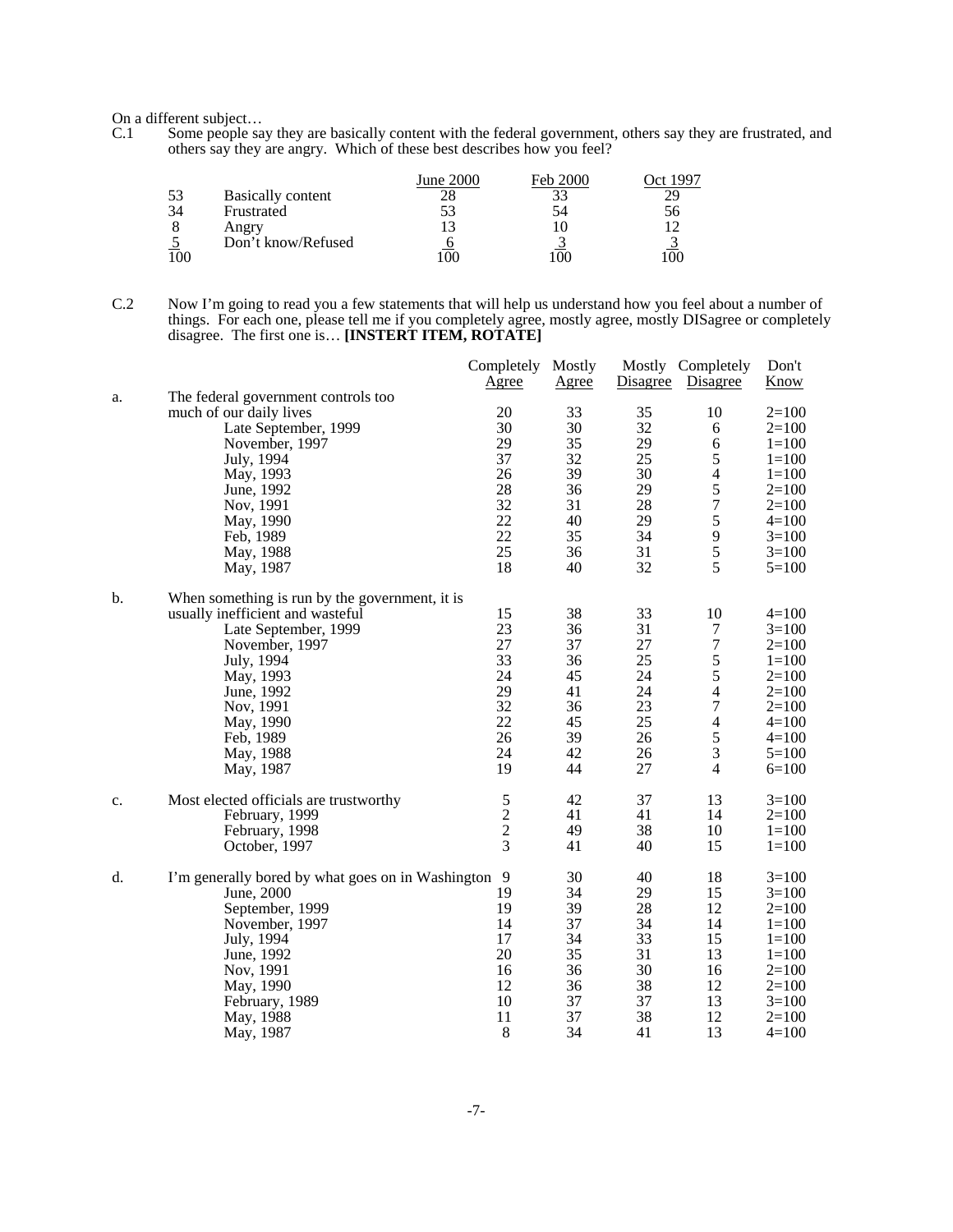| <b>C.2 CONTINUED </b> |                                                   | Completely   | Mostly       | Mostly   | Completely | Don't     |
|-----------------------|---------------------------------------------------|--------------|--------------|----------|------------|-----------|
|                       |                                                   | <u>Agree</u> | <u>Agree</u> | Disagree | Disagree   | Know      |
| e.                    | I'm pretty interested in following local politics | 15           | 44           | 26       |            | $2=100$   |
|                       | June, 2000                                        | 24           | 42           | 21       | 11         | $2=100$   |
|                       | September, 1999                                   | 18           | 48           | 26       | 6          | $2=100$   |
|                       | November, 1997                                    | 20           | 48           | 25       | 6          | $1 = 100$ |
|                       | July, 1994                                        | 24           | 52           | 18       |            | $1 = 100$ |
|                       | June, 1992                                        | 26           | 47           | 21       |            | $1=100$   |
|                       | Nov. 1991                                         | 29           | 48           | 16       |            | $2=100$   |
|                       | May, 1990                                         | 17           | 53           | 23       | 6          | $1=100$   |
|                       | February, 1989                                    | 24           | 49           | 21       |            | $1 = 100$ |
|                       | May, 1988                                         | 21           | 51           | 22       |            | $1=100$   |
|                       | May, 1987                                         | 16           | 54           | 22       |            | $4=100$   |

C.3 Generally speaking, would you say that most people can be trusted or that you can't be too careful in dealing with people?

|    |                            | Nov  | June  | Feb |
|----|----------------------------|------|-------|-----|
|    |                            | 1998 | 1 Q Q | QQ' |
| 42 | Most people can be trusted | 36   |       |     |
| 55 | Can't be too careful       | 57   | 54    | 52  |
|    | Other/Depends (VOL)        |      |       |     |
|    | Don't know/Refused         |      |       |     |
|    |                            |      |       |     |

- Q.14 Next I would like to ask you about some things that have been in the news. Not everyone will have heard about them…**[ROTATE Q.14a THRU Q.14d]**
	- a. Can you tell me the name of the current vice president of the United States?

|           |                                                             |      | -- GUKE --   |
|-----------|-------------------------------------------------------------|------|--------------|
|           |                                                             | July | Feb          |
|           |                                                             | 1994 | <u> 1994</u> |
| 67        | Correct, Richard Cheney/Dick Cheney/Cheney (correct answer) | 65   | 70           |
| <u>33</u> | Incorrect, any other person/Don't know/Refused              |      | <u>30</u>    |
| 100       |                                                             | 100  | 100          |

 $\alpha$ ope

- b. As far as you know, are there governments of largely Muslim nations that are cooperating with the U.S. in its war against terrorism, or are they all either neutral or siding with the Taliban?
	- 63 There are Muslim nations that are cooperating *(correct answer)*
	- They are all either neutral or siding with the Taliban
	- Don't know/Refused  $\frac{14}{100}$
	-
- c. Which, if any, of the following nations DO NOT have nuclear weapons? **[ROTATE]** Pakistan, Russia **[OR]** Turkey?
	- 58 Turkey ONLY *(correct answer)*
	- 25 Incorrect, any other combination, including "none", or "all"<br>17 Don't know/Refused
	- Don't know/Refused
	- 100
- d. Which kind of anthrax is MORE difficult to treat, the kind that is inhaled into the lungs, or the kind that appears on the skin?
	- 90 The kind that is inhaled into the lungs *(correct answer)*
	- The kind that appears on the skin
	- Don't know/Refused  $rac{6}{100}$
	-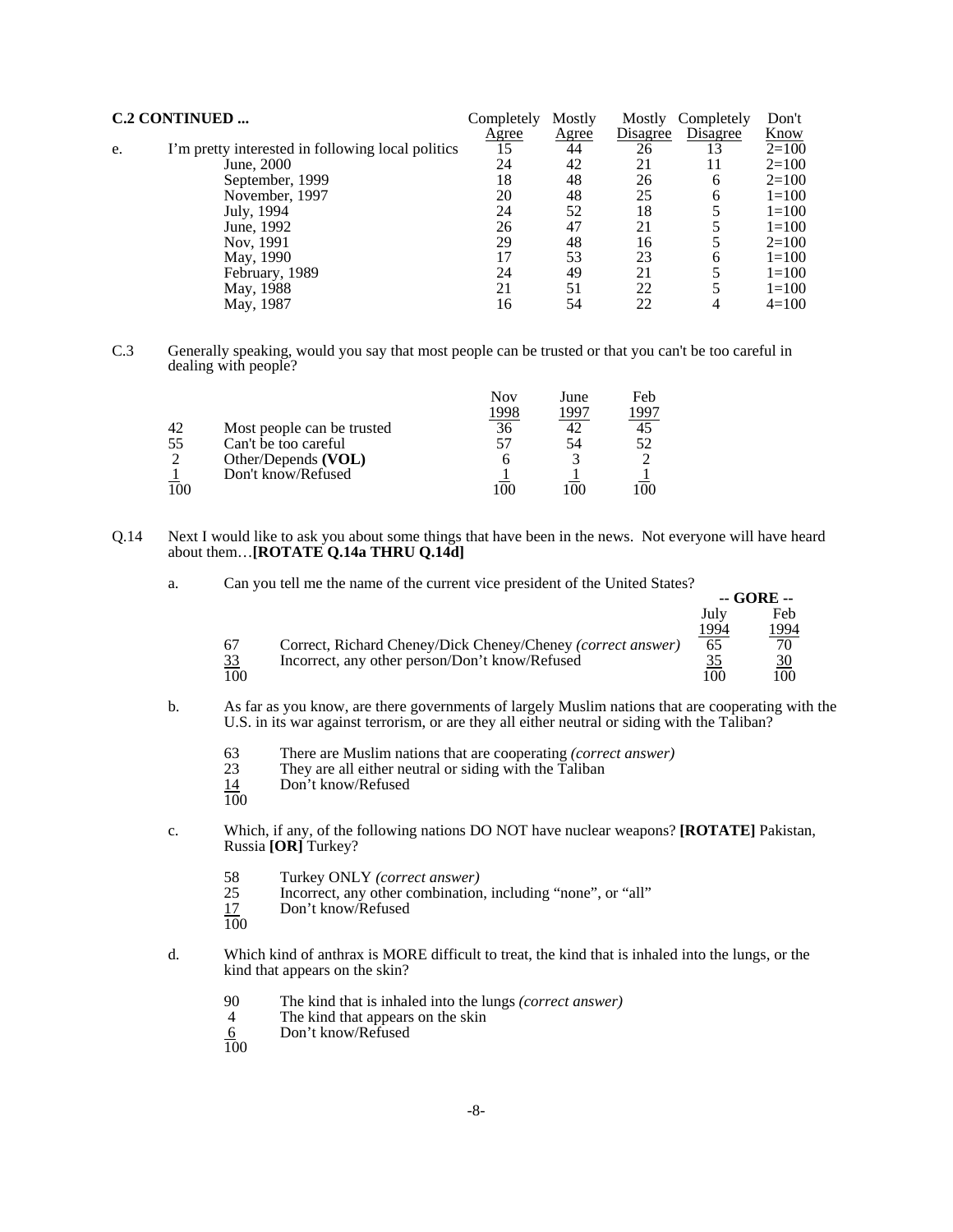#### On a different topic…

## **ASK FORM 1 ONLY [N=769]:**

Q.15F1 How much confidence do you have that the military is giving the public an accurate picture of how the war is going in Afghanistan? **[READ]**

|    |                             | -- GULF WAR -- |          |  |
|----|-----------------------------|----------------|----------|--|
|    |                             | March 1991     | Jan 1991 |  |
| 28 | A great deal of confidence  |                |          |  |
| 52 | A fair amount of confidence | 46             | 58       |  |
| 13 | Not too much confidence     |                |          |  |
|    | No confidence at all        |                |          |  |
|    | Don't know/Refused          |                |          |  |
|    |                             |                |          |  |

### **ASK FORM 2 ONLY [N=731]:**

- Q.16F2 How much confidence do you have that the government is giving the public an accurate picture of how efforts to deal with terrorism in the U.S. are going? **[READ]**
	- 19 A great deal of confidence<br>61 A fair amount of confidence
	- 61 A fair amount of confidence<br>15 Not too much confidence
	- 15 Not too much confidence<br>
	3 No confidence at all<br>
	2 Don't know/Refused
	- No confidence at all
	- Don't know/Refused
	- $\frac{1}{100}$

#### **ASK FORM 1 ONLY [N=769]:**

Q.17F1 To the best of your knowledge are news reports from Afghanistan being censored by the American military?

## **IF YES IN Q.17 ASK:**

Q.18F1 Do you think such restrictions on news reports are a good idea or bad idea?

|           |                         | -- GULF WAR -- |
|-----------|-------------------------|----------------|
|           |                         | Jan 1991       |
| 59        | Yes, censored           |                |
|           | Good idea               | 60             |
|           | Bad idea<br>9           | 12             |
|           | 3<br>Don't know/Refused |                |
| 23        | No                      | 14             |
| <u>18</u> | Don't know/Refused      |                |
|           |                         |                |

#### **ASK FORM 2 ONLY [N=731]:**

Q.19F2 To the best of your knowledge are news reports about Anthrax and other terrorist threats here in the United States being censored by the government?

## **IF YES IN Q.19 ASK:**

Q.20F2 Do you think such restrictions on news reports are a good idea or bad idea?

| 46         | Yes, censored |                    |  |
|------------|---------------|--------------------|--|
|            | 28            | Good               |  |
|            | 14            | Bad idea           |  |
|            |               | Don't know/Refused |  |
| $\Delta$ 1 | N٥            |                    |  |

- Don't know/Refused
- $\frac{13}{100}$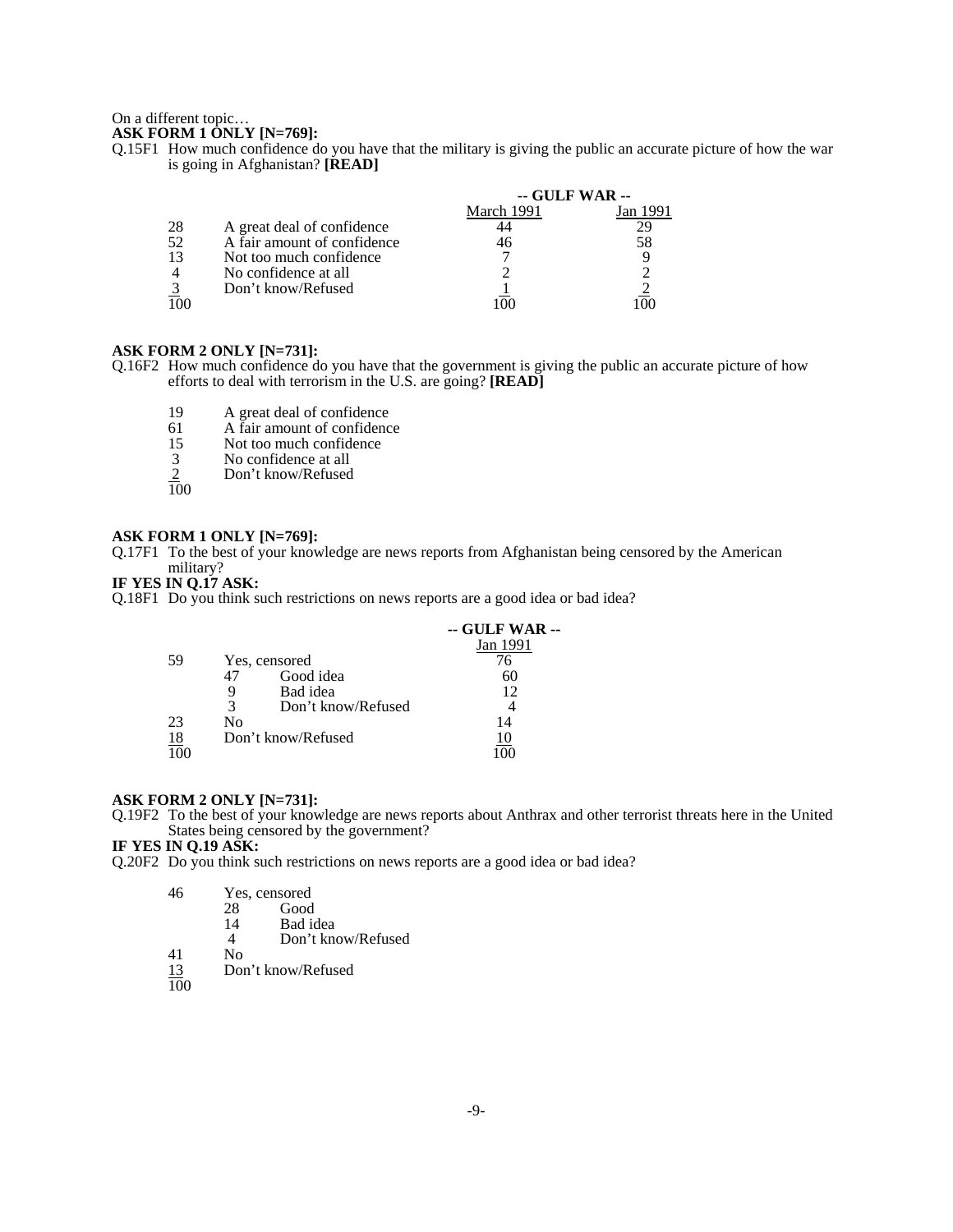#### **ASK FORM 1 ONLY [N=769]:**

Q.21F1 Has the news coverage of the war in Afghanistan been accurate for the most part, or have too many mistakes been made?

## **IF '2' TOO MANY MISTAKES IN Q.21, ASK**

Q.22F1 Do you think these mistakes are the result of poor reporting on the part of journalists, or are these mistakes the result of the government giving out misleading information?

|                  |                                                   | -- GULF WAR -- |
|------------------|---------------------------------------------------|----------------|
|                  |                                                   | Jan 1991       |
| 65               | Accurate                                          |                |
| 17               | Too many mistakes made                            | 18             |
|                  | Poor reporting on the part of journalists<br>4    | n/a            |
|                  | Government giving out misleading information<br>9 | n/a            |
|                  | Both (VOL)                                        | n/a            |
|                  | Neither (VOL)                                     | n/a            |
|                  | Don't know/Refused                                | n/a            |
|                  | Don't know/Refused                                | 21             |
| $\frac{18}{100}$ |                                                   |                |

### **ASK FORM 2 ONLY [N=731]:**

Q.23F2 Has the news coverage about Anthrax and other terrorist threats here in the United States been accurate for the most part, or have too many mistakes been made?

## **IF '2' TOO MANY MISTAKES IN Q.23, ASK:**

- Q.24F2 Do you think these mistakes are the result of poor reporting on the part of journalists, or are these mistakes the result of the government giving out misleading information?
	- 58 Accurate<br>30 Too many
		- Too many mistakes made<br>8 Poor reporting or
			- 8 Poor reporting on the part of journalists<br>16 Government giving out misleading information
			- 16 Government giving out misleading information<br>3 Both (VOL)
			- 3 Both **(VOL)**
			- 1 Neither **(VOL)**<br>2 Don't know/Re
			- Don't know/Refused
	- 12 Don't know/Refused

 $\frac{1}{100}$ 

#### **ASK FORM 1 ONLY [N=769]:**

Q.25F1 Do you think the military is hiding bad news about military operations in Afghanistan from the public or do you think it is telling the public as much as it can under the circumstances?

|                  |                               | $-$ GULF WAR $-$ |
|------------------|-------------------------------|------------------|
|                  |                               | Jan 1991         |
| 16               | Hiding bad news               | 19               |
| 82               | Telling as much as it can     | 78               |
|                  | No opinion/Don't know/Refused |                  |
| $\overline{100}$ |                               | 1 በበ             |

#### **ASK FORM 2 ONLY [N=731]:**

- Q.26F2 Do you think the U.S. government is hiding bad news about Anthrax and other terrorist threats here in the United States from the public or do you think it is telling the public as much as it can under the circumstances?
	- 21 Hiding bad news<br>76 Telling as much a
	- 76 Telling as much as it can
	- No opinion/Don't know/Refused  $\frac{3}{100}$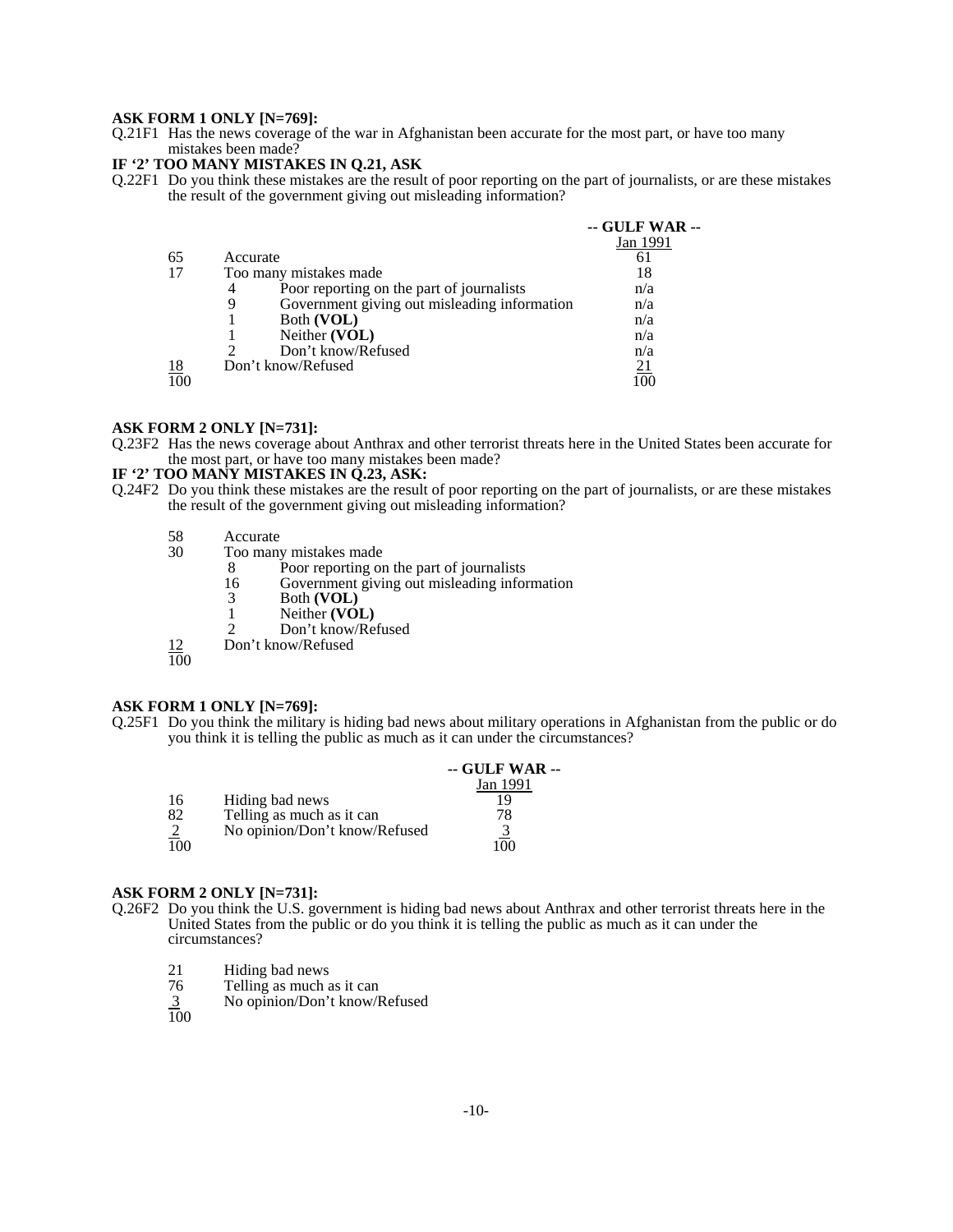### **ASK FORM 1 ONLY [N=769]:**

Q.27F1 In trying to keep the public informed, are news organizations giving Osama bin Laden too much opportunity to promote his cause or are news organizations being careful not to give Osama bin Laden too much opportunity to promote his cause?

|     |                               | -- Saddam Hussein -- |          | "Terrorists" |  |
|-----|-------------------------------|----------------------|----------|--------------|--|
|     |                               | March 1991           | Jan 1991 | Aug 1986     |  |
| 47  | Too much opportunity          |                      |          |              |  |
| 43  | Being careful                 | 50                   | 44       | 34           |  |
|     | No opinion/Don't know/Refused |                      |          |              |  |
| 100 |                               | 100.                 | ഥ        | 00           |  |

## **ASK FORM 2 ONLY [N=731]:**

Q.27F2 In your view, has there been too much, too little, or the right amount of discussion of ways to stop terrorists OTHER THAN using military force?

|    |                    | Early Oct 2001 |
|----|--------------------|----------------|
| 16 | Too much           |                |
| 36 | Too little         | 35             |
| 40 | Right amount       | 48             |
|    | Don't know/Refused |                |
|    |                    |                |

## **ASK FORM 1 ONLY [N=769]:**

Q.28F1 Do you think the military should exert more control over how news organizations report about the war or do you think that most decisions about how to report about the war should be left to news organizations themselves?

|     |                                  |      | Mid-Oct GULF WAR | Oct     |
|-----|----------------------------------|------|------------------|---------|
|     |                                  | 2001 | Jan 1991         | $986^9$ |
| 50  | Give military more control       | 59   |                  |         |
| 40  | News organizations should decide | 28   |                  | 64      |
| 10  | Don't know/Refused               |      |                  |         |
| 100 |                                  | oc   | M                | 00      |

#### **ASK FORM 2 ONLY [N=731]:**

Q.29F2 Which is more important to you: that the government be able to censor news stories it feels threaten national security OR that the news media be able to report stories they feel are in the national interest?

|     |                           | March | Aug  | June | Oct      |
|-----|---------------------------|-------|------|------|----------|
|     |                           | 1991  | 1989 | 1985 | !985     |
| 53  | Government able to censor | 58    | 40   | 44   | 38       |
| 39  | News media able to report | 32    | 52   | 38   | 50       |
|     | Both equal (VOL)          |       |      |      |          |
|     | Don't know/Refused        |       |      |      |          |
| 100 |                           | 100   | 100  | (1)  | $($ $)($ |

<sup>9</sup> In October 1986 the question was worded "Some people feel that the government should have more control over how news organizations report on terrorist incidents. Other feel that most decisions on how to report the story should be made by the news organizations themselves. Which comes closer to your opinion?"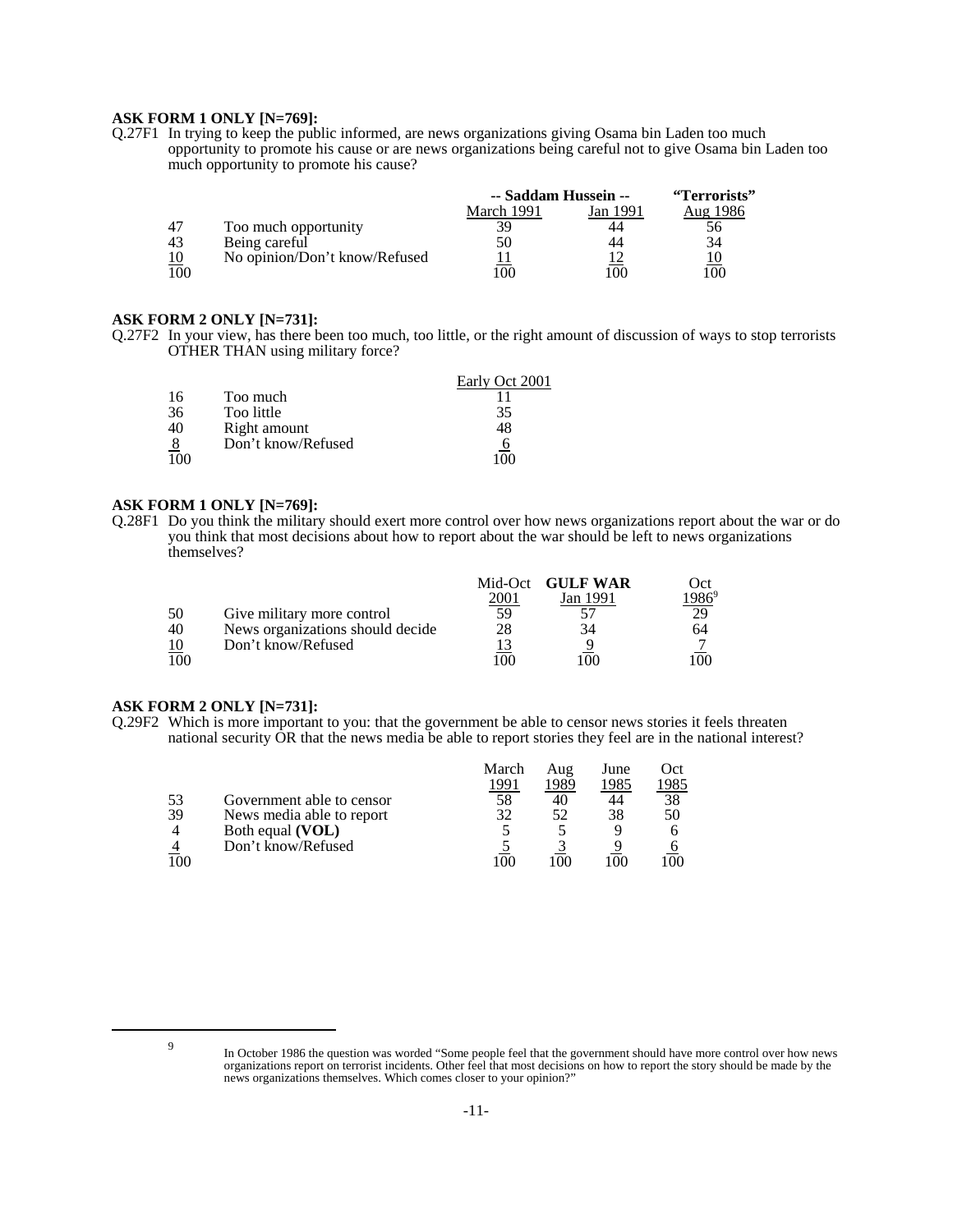### **ASK FORM 1 ONLY [N=769]:**

Q.30F1 In your opinion, which is better – that news coverage of a war be pro-American or that news coverage of a war be neutral?

|                 |                               | March 1991 |
|-----------------|-------------------------------|------------|
| 30              | Pro-American                  |            |
| 64              | Neutral                       | 71         |
| $6\overline{6}$ | No opinion/Don't know/Refused |            |
| 100             |                               | ഥറ         |

#### **ASK FORM 2 ONLY [N=731]:**

Q.31F2 In your opinion, which is better – that news coverage of a war be pro-American or that news coverage of a war show all points of view, including those of countries not friendly to the United States?

- 20 Pro-American<br>73 Show all point
- 73 Show all points of view<br>7 No opinion/Don't know.
- No opinion/Don't know/Refused
- 100

## **NO Q.32 OR Q.33**

# **ASK ALL:**<br>Q.34 Wh

- When covering events in the war on terrorism, should journalists be digging hard to get all the information they can for their reports, or should they trust government and military officials if they refuse to officially release some information?
	- 52 Digging hard<br>40 Trust officials
	- 40 Trust officials<br>3 Both equal (V
	- 3 Both equal **(VOL)**
	- Don't know/Refused  $\frac{5}{100}$
	-
- Q.35 When the government withholds information about the war on terrorism, is it mostly to protect American troops and the American public, or is it mostly to hide bad news to maintain support for the government's actions?
	- 70 Protect troops and public safety<br>20 Maintain political support for ac
	- 20 Maintain political support for actions<br>5 Both equal (VOL)
	- 5 Both equal **(VOL)**
	- 5 Don't know/Refused
	- $rac{5}{100}$

## **NO Q.36 OR Q.37**

On a different subject...<br>Q.38 Are you the par

Are you the parent or guardian of any children under 18 now living in your household?

- 36 Yes
- $64$  No<br>\* Dor
- Don't know/Refused
- 100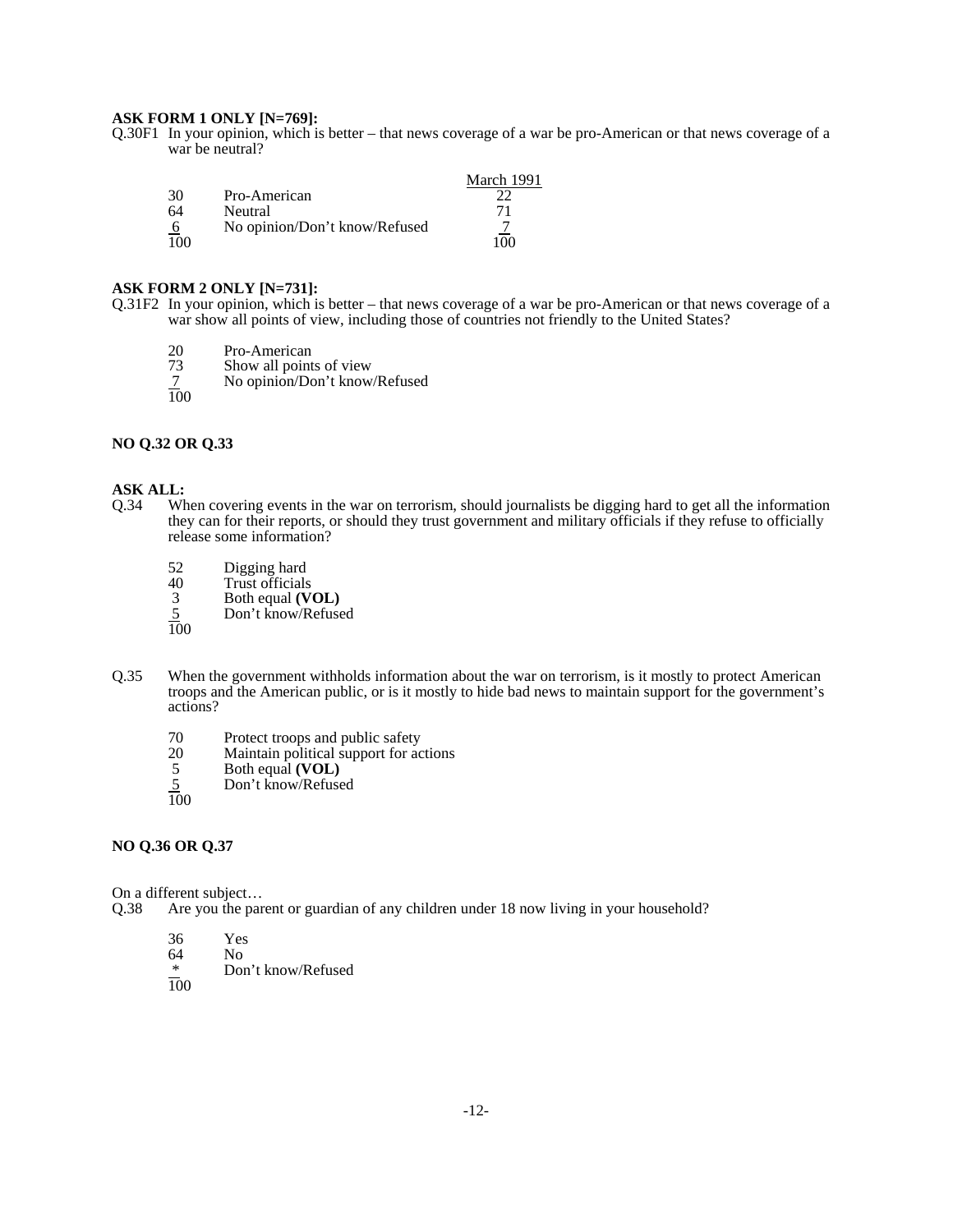#### Q.39 As a result of the terrorist attacks are you **[INSERT ITEM; ROTATE WITH ITEM d FIRST, IF APPLICABLE; REPEAT QUESTION STEM FOR EACH ITEM]**?

|    |                                                                      | Yes | No | DK/Ref    |
|----|----------------------------------------------------------------------|-----|----|-----------|
| a. | praying more or not                                                  | 44  | 55 | $1 = 100$ |
|    | Early October, 2001 <sup>10</sup>                                    | 57  | 42 | $1 = 100$ |
|    | Mid-September, 2001                                                  | 69  | 30 | $1=100$   |
|    | January, 1991                                                        | 65  | 35 | $0=100$   |
| b. | attending religious services more or not                             | 16  | 83 | $1 = 100$ |
| c. | making more of an effort to see family<br>THIS holiday season or not | 37  | 61 | $2=100$   |
|    | IF Parent ('1' YES IN Q.38) ASK [N=519]:                             |     |    |           |
| d. | making more of an effort to spend time<br>with your children or not  | 54  |    | $1=100$   |

## **ASK FORM 1 ONLY [N=769]:**

Q.40F1 At the present time, do you think religion as a whole is increasing its influence on American life or losing its influence?

|                               | Increasing<br>Influence | Losing<br>Influence | (VOL)<br>Same | No<br>Opinion |
|-------------------------------|-------------------------|---------------------|---------------|---------------|
| Mid-November, 2001            | 78                      | 12                  | 3             | $7 = 100$     |
| March, 2001                   | 37                      | 55                  |               | $4=100$       |
| March, 2000 ( <i>Gallup</i> ) | 37                      | 58                  |               | $5=100$       |
| June, 1998 <i>(Gallup)</i>    | 37                      | 56                  |               | $3=100$       |
| March, 1994 <i>(Gallup)</i>   | 27                      | 69                  | 2             | $2=100$       |
| March, 1988 ( <i>Gallup</i> ) | 36                      | 49                  | 6             | $9=100$       |
| June, 1984 (Gallup)           | 42                      | 39                  | 14            | $6=100$       |
| December, 1978 (Gallup)       | 37                      | 48                  | 10            | $5=100$       |
| December, 1974 (Gallup)       | 31                      | 56                  | 8             | $5=100$       |
| April, 1968 ( <i>Gallup</i> ) | 19                      | 67                  | 8             | $7 = 100$     |
| February, 1965 (Gallup)       | 33                      | 45                  | 13            | $8=100$       |
| February, 1962 (Gallup)       | 45                      | 32                  | 17            | $7 = 100$     |
| March, 1957 ( <i>Gallup</i> ) | 69                      | 14                  | 10            | $6=100$       |
|                               |                         |                     |               |               |

# **ASK ALL:**<br>Q.41 Asi

Aside from weddings and funerals how often do you attend religious services... more than once a week, once a week, once or twice a month, a few times a year, seldom, or never?

|    |                       | March | Sept        | June | June |
|----|-----------------------|-------|-------------|------|------|
|    |                       | 2001  | $2000^{11}$ | 1997 | 1996 |
| 16 | More than once a week |       | 17          | 12   | 14   |
| 26 | Once a week           | 26    | 28          | 26   | 25   |
| 14 | Once or twice a month |       | 16          |      | 17   |
| 17 | A few times a year    |       | 17          | 20   | 21   |
| 16 | Seldom                |       | 13          | 15   | 13   |
| 10 | Never                 |       | 8           | 10   |      |
|    | Don't know/Refused    |       |             | ∗    |      |
|    |                       |       |             |      |      |

<sup>10</sup> January 1991 thru Early October 2001 the item was "are you praying more."

<sup>11</sup> September 2000 results are based on registered voters.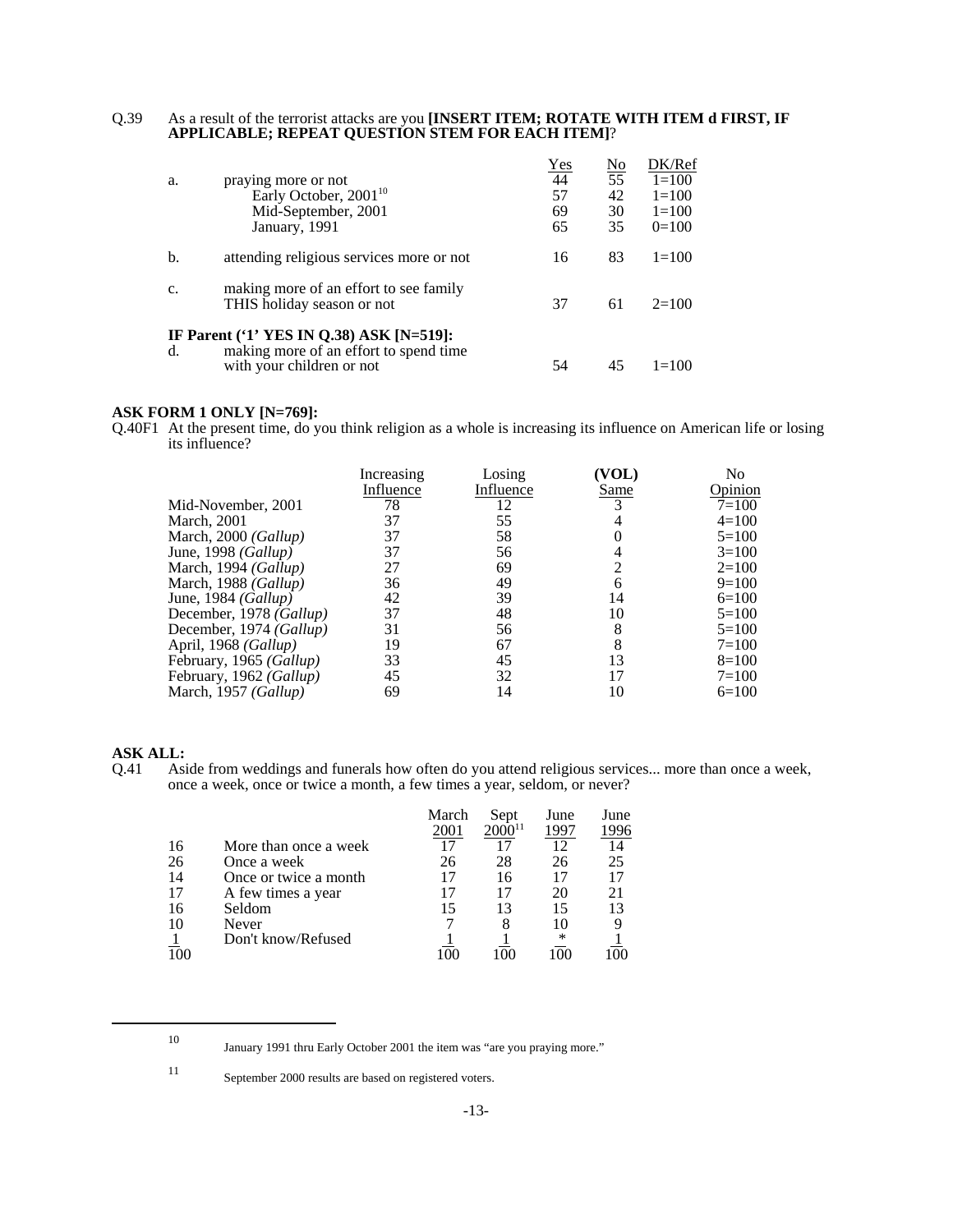Q.42 Did you yourself happen to attend church, synagogue or any other place of worship in the last seven days?

|     |                    | March | June |    |
|-----|--------------------|-------|------|----|
|     |                    |       |      |    |
| 44  | Yes.               |       |      | 12 |
| 56  | No                 | 53    | 58   |    |
| ∗   | Don't know/Refused |       | ∗    |    |
| 100 |                    |       | (1)  |    |

Q.43 How important would you say religion is in your own life — very important, fairly important, or not very important?

|                         | Very      | Fairly    | Not very  | Don't Know/ |
|-------------------------|-----------|-----------|-----------|-------------|
|                         | Important | Important | Important | Refused     |
| Mid-November, 2001      | 61        | 24        | 14        | $1=100$     |
| <b>March</b> , 2001     | 64        | 23        | 12        | $1 = 100$   |
| March, 2000 (Gallup)    | 61        | 27        | 12        | $* = 100$   |
| June, 1998 (Gallup)     | 62        | 25        | 12        | $1 = 100$   |
| June, 1996              | 59        | 26        | 15        | $* = 100$   |
| March, 1994 (Gallup)    | 59        | 29        | 11        | $1 = 100$   |
| March, 1988 (Gallup)    | 54        | 31        | 14        | $1 = 100$   |
| March, 1984 (Gallup)    | 56        | 30        | 13        | $1 = 100$   |
| April, 1978 (Gallup)    | 52        | 32        | 14        | $2=100$     |
| November, 1965 (Gallup) | 70        | 22        |           | $1 = 100$   |

Q.44 Now I'd like your views on some groups and organizations. As I read from a list, please tell me which category best describes your overall opinion of the group I name. (First,) would you say your overall opinion of… **[INSERT ITEM; ROTATE ITEMS IN BLOCKS (FIRST a. THRU c., THEN d. THRU g. WITH ITEM h ALWAYS LAST]** is very favorable, mostly favorable, mostly UNfavorable, or very unfavorable? **[INTERVIEWERS: PROBE TO DISTINGUISH BETWEEN "NEVER HEARD OF" AND "CAN'T RATE."]**

|    |                                      | Verv        | Mostly      | Mostly | Verv                    | Never          |           |
|----|--------------------------------------|-------------|-------------|--------|-------------------------|----------------|-----------|
|    |                                      | Favor-      | Favor-      |        | Unfavor- Unfavor- Heard |                | Can't     |
|    |                                      | <u>able</u> | <u>able</u> | able   | able                    | <u>Of</u>      | Rate      |
| a. | The federal government in Washington | 17          | 65          | 12     | $\mathbf{R}$            | $\overline{0}$ | $3=100$   |
|    | Late October, $2000$ ( $RVs$ )       |             | 47          | 30     | 10                      | *              | $6=100$   |
|    | October, 1997                        | 4           | 34          | 41     | 18                      | 0              | $3=100$   |
| b. | Your state government                | 15          | 62          | 14     | 4                       | *              | $5=100$   |
|    | October, 1997                        | 10          | 56          | 22     |                         | ∗              | $5=100$   |
| c. | Your local government                | 15          | 63          | 13     | 4                       | *              | $5=100$   |
|    | October, 1997                        | 12          | 56          | 18     |                         | *              | $7 = 100$ |

Now thinking about some specific religious groups… Is your overall opinion of **[INSERT ITEM]** very favorable, mostly favorable, mostly UNfavorable, or very unfavorable?

|    |                         | Very              | Mostly | Mostly | Very                    | Never            |            |
|----|-------------------------|-------------------|--------|--------|-------------------------|------------------|------------|
|    |                         | Favor-            | Favor- |        | Unfavor- Unfavor- Heard |                  | Can't      |
|    |                         | $\frac{able}{29}$ | able   | able   | able                    | $\underline{Of}$ | Rate       |
| d. | Catholics               |                   | 49     |        | $\mathbf{z}$            | $\ast$           | $14=100$   |
|    | March, 2001             | 19                | 55     | 10     |                         |                  | $12=100$   |
|    | September, 2000 $(RVs)$ | 29                | 49     | 6      |                         | ∗                | $13 = 100$ |
| e. | <b>Muslim Americans</b> | 15                | 44     | 12     |                         |                  | $23=100$   |
|    | <b>March</b> , 2001     |                   | 38     | 16     | 8                       | 4                | $27 = 100$ |
|    | September, 2000 $(RVs)$ | 11                | 39     | 13     | 8                       |                  | $27 = 100$ |
| f. | Protestants             | 28                | 49     | 3      |                         |                  | $17 = 100$ |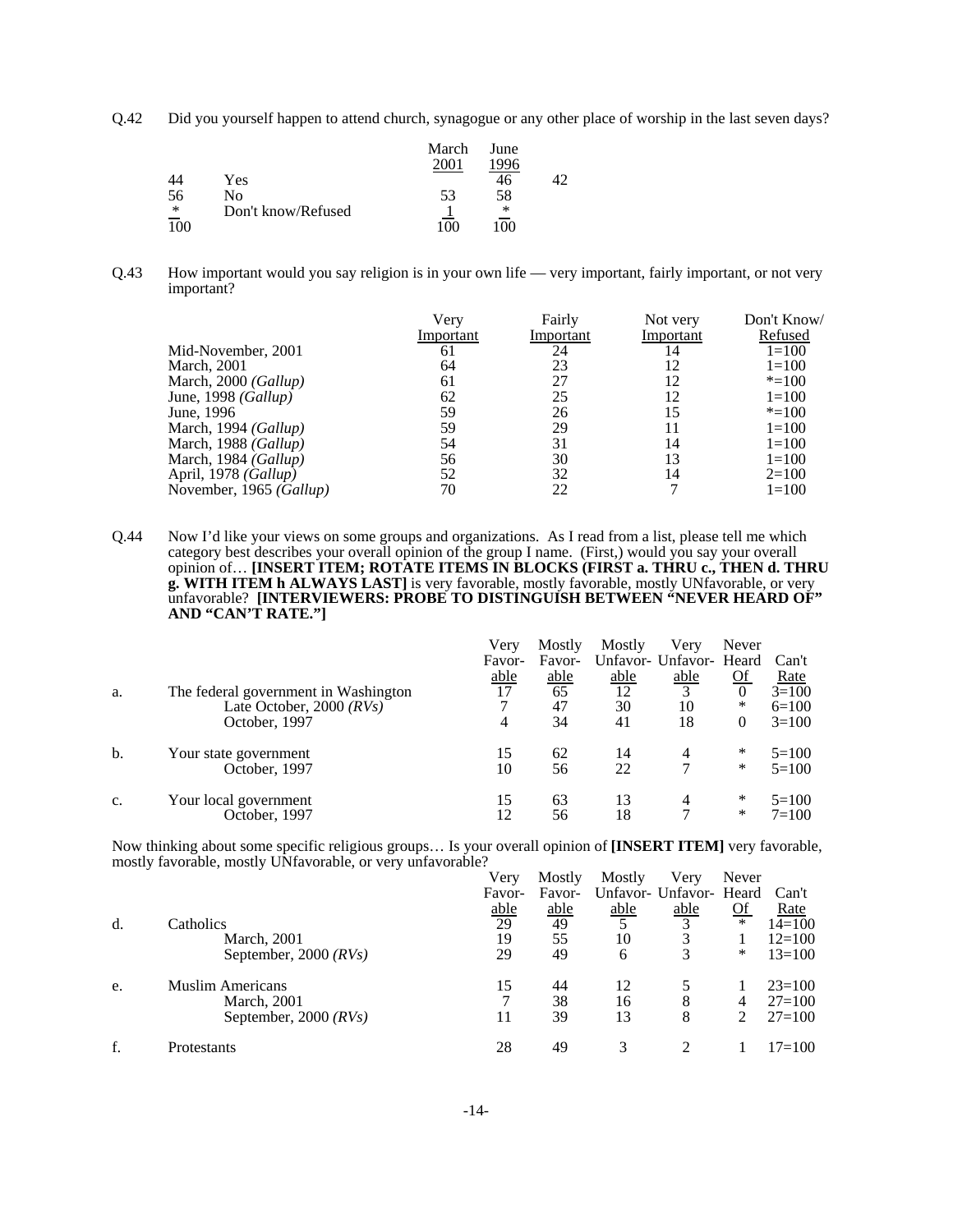| <b>Q.44 CONTINUED </b> |                                                    | Very            | Mostly | Mostly | Verv                    | Never     |            |
|------------------------|----------------------------------------------------|-----------------|--------|--------|-------------------------|-----------|------------|
|                        |                                                    | Favor-          | Favor- |        | Unfavor- Unfavor- Heard |           | Can't      |
|                        |                                                    | <u>able</u>     | able   | able   | able                    | <u>Of</u> | Rate       |
| g.                     | Jews                                               | $\overline{24}$ | 51     |        |                         | $\ast$    | $18=100$   |
|                        | March, 2001                                        | 16              | 56     | 8      |                         | *         | $18=100$   |
|                        | September, 2000 $(RVs)$                            | 27              | 50     |        |                         | *         | $15=100$   |
|                        | June, 1997                                         | 26              | 56     |        |                         |           | $8=100$    |
| h.                     | Atheists, that is, people who don't believe in God |                 | 25     | 21     | 28                      | ∗         | $19=100$   |
|                        | <b>March</b> , 2001                                | 4               | 25     | 22     | 35                      | *         | $14 = 100$ |
|                        | September, 2000 $(RVs)$                            | 8               | 24     | 20     | 32                      | $\ast$    | $16=100$   |

Q.45 What is your religious preference — Protestant, Roman Catholic, Jewish, Mormon, or an orthodox church such as the Greek or Russian Orthodox Church?

Protestant (Baptist, Christian, Episcopal, Jehovah's Witness, Lutheran, Methodist,

- 51 Presbyterian, etc.)<br>27 Roman Catholic
- 
- 2 Jewish **GO TO Q.47**
- 27 Roman Catholic<br>
2 Jewish **GO T**<br>
2 Mormon (include 2 Mormon (include Church of Jesus Christ of Latter Day Saints)<br>1 Orthodox Church (Greek or Russian)
- 1 Orthodox Church (Greek or Russian)<br>  $*$  Islam/Muslim **CO TO O 48**
- \* Islam/Muslim **GO TO Q.48**
- 8 Other religion **[SPECIFY]**
- 6 No religion, atheist **GO TO Q.47**
- Don't know/Refused  $\frac{3}{100}$
- 

### **DO NOT ASK IF JEWISH, MUSLIM, NO RELIGION (Q.45=3, 6, OR 8) [N=1,364]:**

Q.46 Would you describe yourself as a "born again" or evangelical Christian, or not?

- 40 Yes, would<br>54 No, would n
- No, would not
- 5 Don't know/Refused  $\frac{5}{100}$
- 

# **DO NOT ASK IF ISLAM/MUSLIM IN (Q.45=6) [N=1497]:**<br>Q.47 Do you, yourself happen to know anyone who is Musli

- Do you, yourself happen to know anyone who is Muslim?
	-
	- 38 Yes
	- 61 No<br><u>1</u> Doi Don't know/Refused
	- 100

## **ASK FORM 2 ONLY [N=731]:**

Q.48F2 How much would you say you know about the Muslim religion and its practices?

- 6 A great deal<br>32 Some
- 32 Some<br>37 Not ve
- 37 Not very much<br>24 Nothing at all
- 24 Nothing at all<br>1 Don't know/R
- Don't know/Refused
- 100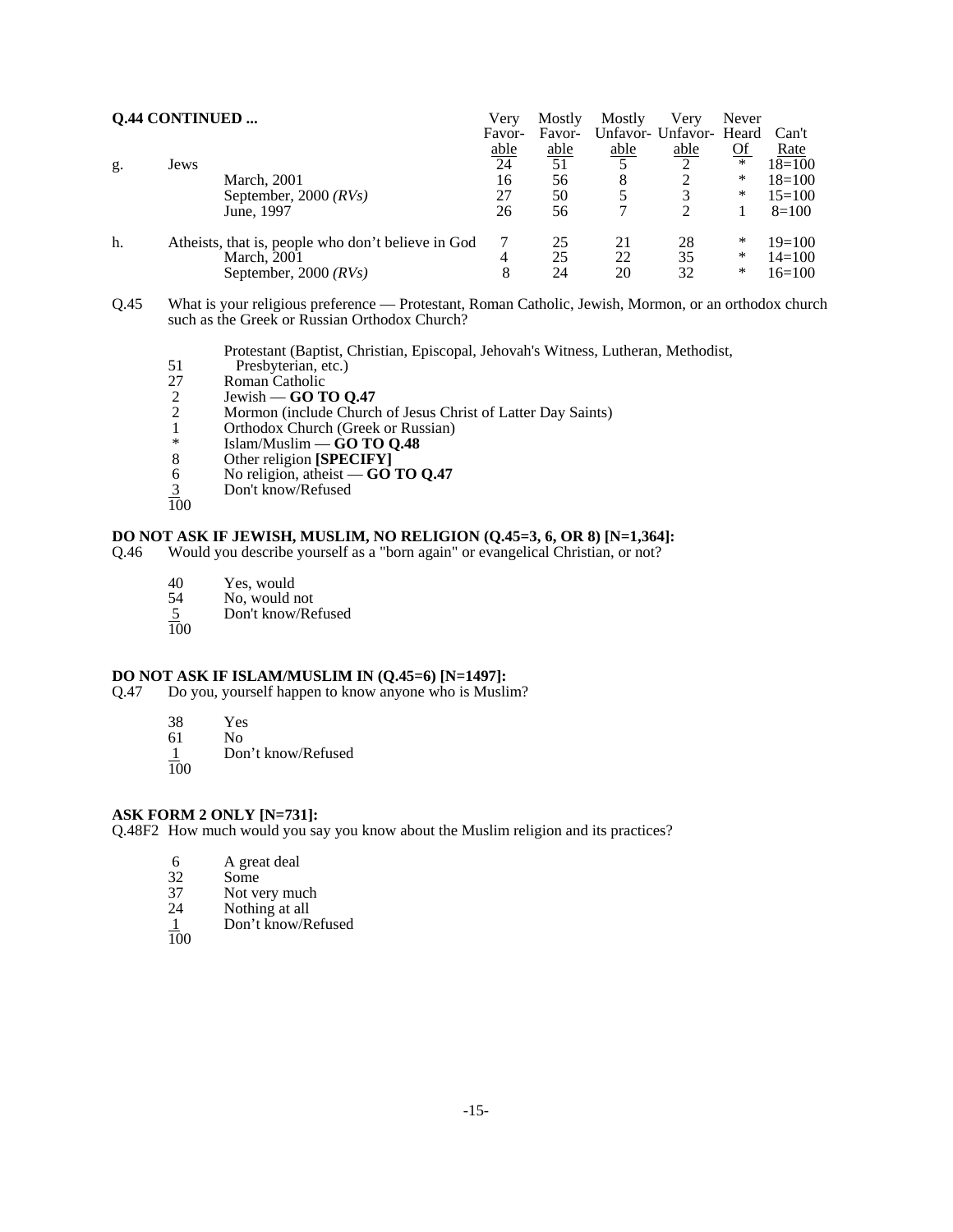## **ASK ONLY IF R HAS A RELIGION OTHER THAN ISLAM (1-5 OR 7 IN Q.45) [N=1,352]:**

- Q.49 From what you know, do you think that the Muslim religion and your own religion have a lot in common, or do you think that the Muslim religion and your religion are very different?
	- 31 A lot in common<br>52 Very different
	-
	- 52 Very different<br>17 Don't know/Re Don't know/Refused
	- 100

On a different topic…

**ASK FORM 1 ONLY [N=769]:**

Q.50F1 Which comes closer to your view? **[READ]**

- 12 War is never morally justified [or]<br>83 War is sometimes morally justified
- War is sometimes morally justified
- 5 Don't know/Refused  $rac{5}{100}$
- 

## **ASK FORM 2 ONLY [N=731]:**

Q.51F2 Which comes closer to your view? **[READ]**

- 24 War is never morally justified [or]<br>64 War is often morally justified
- War is often morally justified
- Don't know/Refused  $\frac{12}{100}$
- 

# **ASK ALL:**<br>Q.52 Wl

What do you worry about more when the United States uses military force [READ]

- 
- 25 That the U.S. doesn't do enough to avoid civilian casualties [or]<br>56 That the U.S. doesn't go far enough to achieve military victory 56 That the U.S. doesn't go far enough to achieve military victory<br>19 Don't know/Refused
- Don't know/Refused
- 100
- Q.53 In your view, why did the terrorists attack the World Trade Center and the Pentagon …**[READ AND ROTATE]**
	- 30 Was it mostly because of their religious beliefs -- OR --
	- 49 Was it mostly because of their political beliefs  $10$  Both equally (VOL)
	- 10 Both equally **(VOL)**<br>5 Other **(VOL)**
	- 5 Other **(VOL)**<br>6 Don't know/F
	- Don't know/Refused
	- 100
- Q.54 Some religious leaders have said that the terrorist attacks on the United States signal that God is no longer protecting the United States as much as in the past. How do you feel about this statement, do you completely agree, mostly agree, mostly disagree, or completely disagree with it?
	- 2 Completely agree<br>6 Mostly agree
	- 6 Mostly agree<br>16 Mostly disagr
	- 16 Mostly disagree<br>
	73 Completely disa
	- 73 Completely disagree<br>
	2 Don't know/Refused
	- Don't know/Refused
	- 100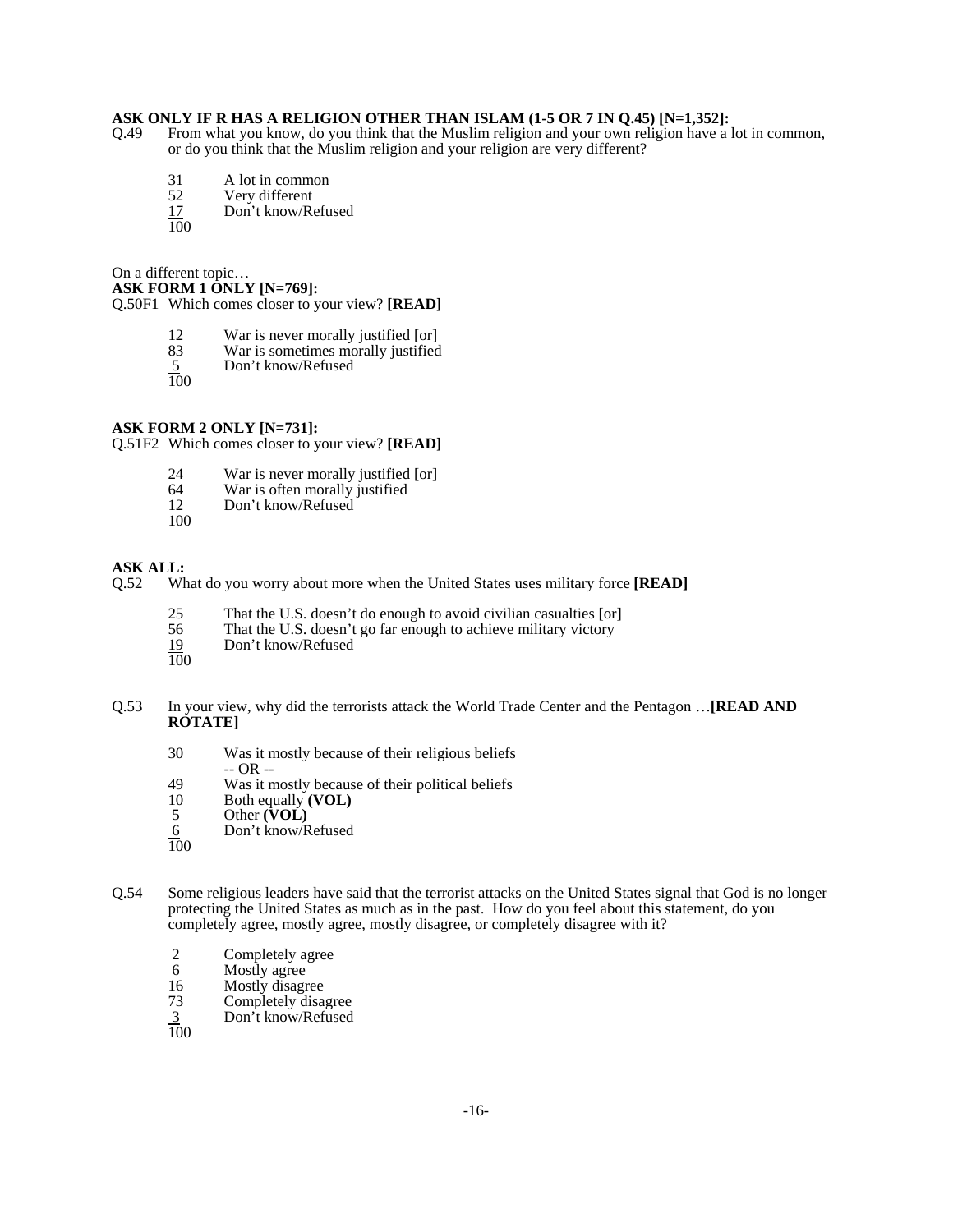Now, just a few questions for statistical purposes only.

Q.55 Do you use a computer at your workplace, at school, at home or anywhere else on at least an occasional basis?

|                           | <u>Yes</u> | $\underline{\mathrm{No}}$ | Don't Know |
|---------------------------|------------|---------------------------|------------|
| Mid-November, 2001        | 73         | 27                        | $0=100$    |
| Mid-September, 2001       | 72         | 28                        | $* = 100$  |
| June, 2001                | 72         | 28                        | $* = 100$  |
| May, 2001                 | 75         | 25                        | $* = 100$  |
| April, 2001               | 72         | 28                        | $* = 100$  |
| February, 2001            | 72         | 28                        | $0=100$    |
| January, 2001             | 71         | 29                        | $* = 100$  |
| July, 2000                | 68         | 31                        | $1 = 100$  |
| June, 2000                | 68         | 31                        | $1 = 100$  |
| April, 2000               | 68         | 32                        | $* = 100$  |
| March, 2000 <sup>12</sup> | 72         | 28                        | $0=100$    |
| February, 2000            | 67         | 33                        | $* = 100$  |
| January, 2000             | 68         | 32                        | $* = 100$  |
| December, 1999            | 67         | 33                        | $* = 100$  |
| October, 1999             | 67         | 33                        | $* = 100$  |
| Late September, 1999      | 68         | 32                        | $* = 100$  |
| September, 1999           | 70         | 30                        | $* = 100$  |
| August, 1999              | 67         | 33                        | $* = 100$  |
| July, 1999                | 68         | 32                        | $* = 100$  |
| June, 1999                | 64         | 35                        | $1=100$    |
| May, 1999                 | 66         | 33                        | $1=100$    |
| April, 1999               | 71         | 29                        | $* = 100$  |
| March, 1999               | 68         | 32                        | $* = 100$  |
| February, 1999            | 68         | 32                        | $* = 100$  |
| January, 1999             | 69         | 31                        | $* = 100$  |
| Early December, 1998      | 64         | 36                        | $* = 100$  |
| Early September, 1998     | 64         | 36                        | $* = 100$  |
| Late August, 1998         | 66         | 34                        | $0=100$    |
| Early August, 1998        | 66         | 34                        | $* = 100$  |
| April, 1998               | 61         | 39                        | $* = 100$  |
| January, 1998             | 65         | 35                        | $* = 100$  |
| November, 1997            | 66         | 34                        | $* = 100$  |
| June, 1997                | 60         | 40                        | $0=100$    |
| Early September, 1996     | 56         | 44                        | $* = 100$  |
| July, 1996                | 56         | 44                        | $* = 100$  |
| April, 1996               | 58         | 42                        | $* = 100$  |
| March, 1996               | 61         | 39                        | $* = 100$  |
| February, 1996            | 60         | 40                        | $0=100$    |
| January, 1996             | 59         | 41                        | $0=100$    |

<sup>12</sup> In March 2000, "or anywhere else" was added to the question wording.